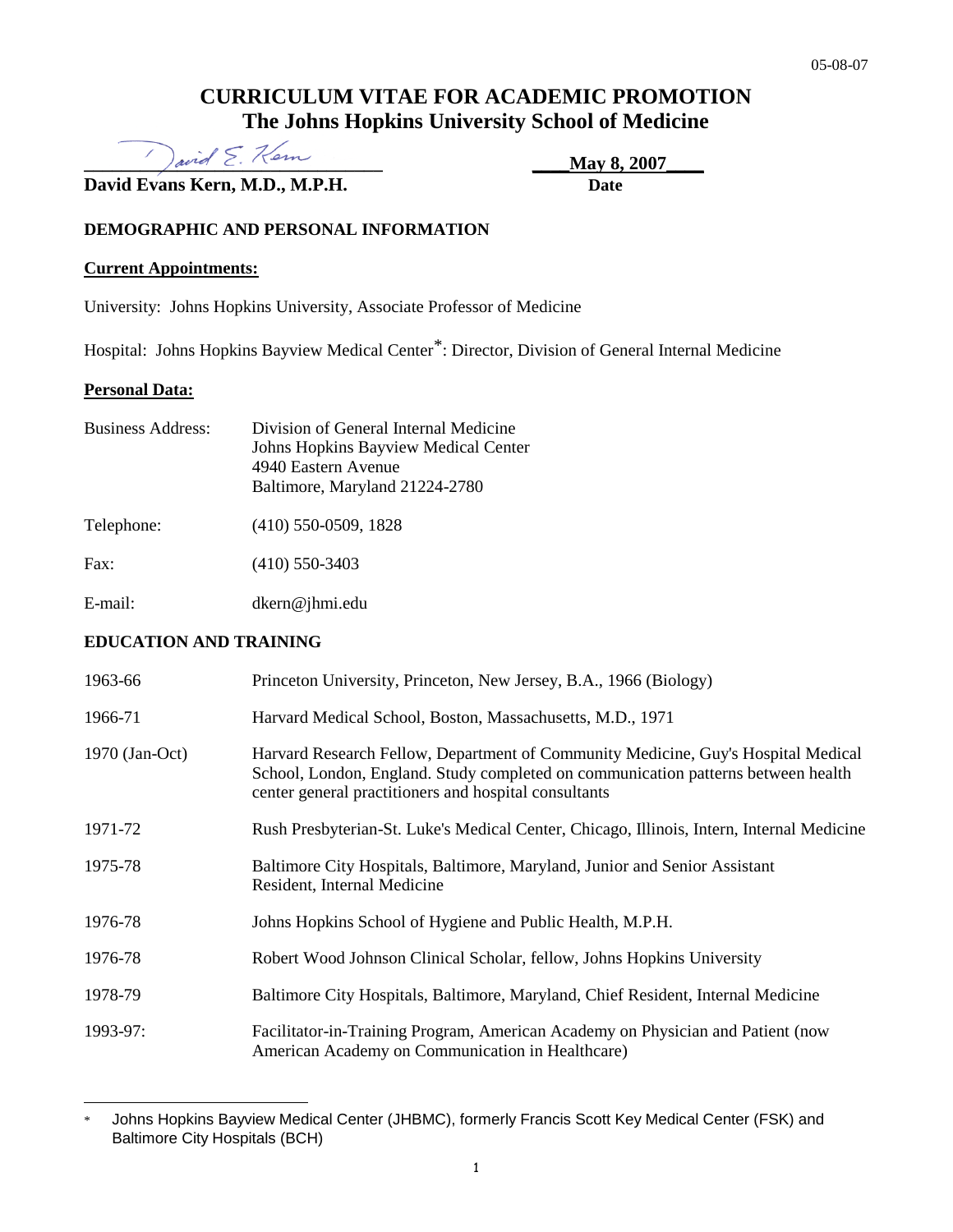#### **PROFESSIONAL EXPERIENCE**

Clinical and Administrative Appointments:

| 1972-74                               | U.S.P.H.S. Indian Hospital, San Carlos, Arizona. General Medical Officer (1972-1974),<br>TB Control Officer (1972-1973), Field Health Officer (1972-1973), and Clinical<br>Director (1973-1974). |
|---------------------------------------|--------------------------------------------------------------------------------------------------------------------------------------------------------------------------------------------------|
| 1979-present                          | Staff physician, JHBMC/FSK/BCH.                                                                                                                                                                  |
| 1979-2000                             | Staff physician, North Point Medical Center (7/70-2/00) and Johns Hopkins at Greater<br>Dundalk (2/00-6/00).                                                                                     |
| 1980-1986                             | Associate Director, Division of General Internal Medicine, FSK / BCH.                                                                                                                            |
| 1980-1989                             | Associate Director, Medical Clinics, FSK/BCH                                                                                                                                                     |
| 1980-1990,<br>1992-1993,<br>1994-1995 | Director, Johns Hopkins Residency Program in General Internal Medicine<br>JHBMC/FSK/BCH.                                                                                                         |
| 1987-2005                             | Co-Director, Division of General Internal Medicine, JHBMC/FSK                                                                                                                                    |
| 1987-present                          | Co-Director, Johns Hopkins Faculty Development Program for Clinician-Educators,<br>Director, Program in Curriculum Development                                                                   |
| 1988-present                          | Co-Director, Medical Education Track, GIM Fellowship Program                                                                                                                                     |
| 1989-2000                             | Director, Community-Based Practices, Johns Hopkins Bayview Physicians, P.A.                                                                                                                      |
| 2002-present                          | Director, Osler Center for Clinical Excellence at Johns Hopkins                                                                                                                                  |
| 2005-present                          | Director, Division of General Internal Medicine, Johns Hopkins Bayview Medical<br>Center                                                                                                         |
|                                       |                                                                                                                                                                                                  |

Academic Appointments:

| 1978-1980    | Instructor, Johns Hopkins University, Department of Medicine          |
|--------------|-----------------------------------------------------------------------|
| 1980-1991    | Assistant Professor, Johns Hopkins University, Department of Medicine |
| 1991-present | Associate Professor, Johns Hopkins University, Department of Medicine |

#### **RESEARCH ACTIVITIES**

**Peer Reviewed Research Publications:** \* Mentor, senior author for project and publication

- 1. Waggoner DM, Jackson EB, **Kern DE**. Physician influence on patient compliance: A clinical trial. Ann Emerg Med 1981; 10(7):348-52.
- 2. Barker LR, Starfield B, Gross RJ, **Kern DE**, Levine DM, Fishelman P. Recognition of information and coordination of ambulatory care by medical residents. Med Care 1989; 27(5):558-562.
- 3. **Kern DE**, Harris WL, Boekeloo BO, Barker LR, Hogeland P. Use of an outpatient medical record audit to achieve educational objectives: changes in residents' performance over six years. J Gen Intern Med 1990; 5:218-224.
- 4. Gayed NM, **Kern DE**\*. A formula for estimating pretest probability: evaluation and clinical application. J Gen Intern Med 1990; 5:292-297.
- 5. Roter DL, Cole KA, **Kern DE**, Barker LR, Grayson MA. An evaluation of residency training in interviewing skills and the psychosocial domain of medical practice. J Gen Intern Med 1990; 5:347-354.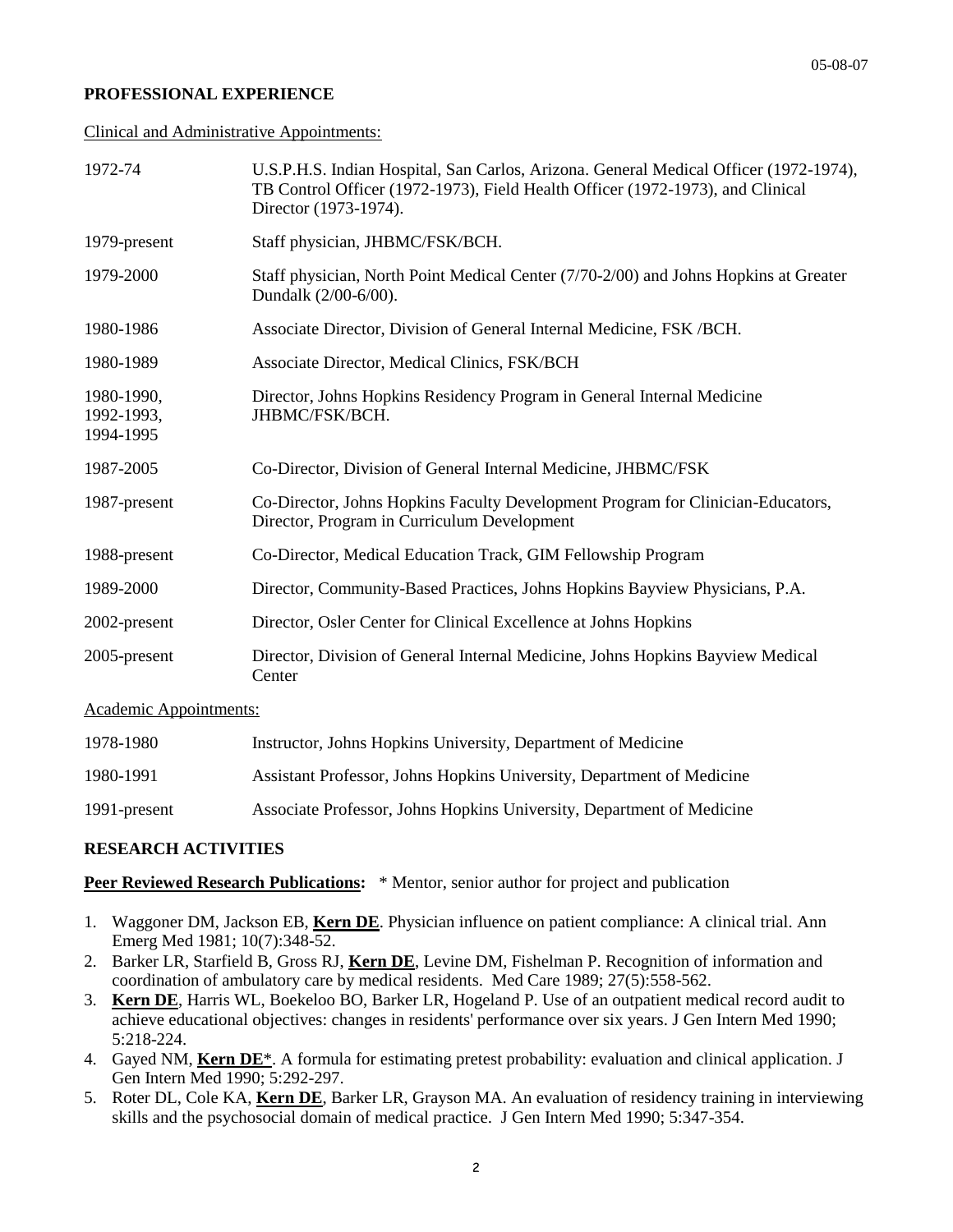- 6. McCauley JM, Ford DE, Jones CA, **Kern DE**\*. Psychiatric distress in obese primary care patients and its effects on initiation of weight reduction behaviors. Am J Bariatric Med 1992; Fall: 9-12.
- 7. Roter DL, Hall JA, **Kern DE**, Barker LR, Cole KA, Roca RP. Improving physicians' interviewing skills and reducing patients' emotional distress: a randomized clinical trial. Arch Intern Med 1995; 155: 1877-1884.
- 8. McCauley JM, **Kern DE**\*, Kolodner K, Dill L, Schroeder A F, DeChant HK, Ryden J, Bass EB, DeRogatis LR. The "battering syndrome": prevalence and clinical characteristics of domestic violence victims in community-based, primary care practices. Ann Intern Med 1995; 123: 737-746.
- 9. McCauley J, **Kern DE**\*, Kolodner K, Dill L, Schroeder A, DeChant H, Ryden J, DeRogatis L, Bass EB. Clinical Characteristics of adult female primary care patients with a history of childhood abuse: unhealed wounds. JAMA 1997; 277;1362-1368.
- 10. McCauley J, **Kern DE**\*, Kolodner K, Bass EB. Relationship of low severity violence to women's health. J Gen Intern Med 1998; 13: 687-691.
- 11. Wright SM, **Kern DE**\*, Kolodner K, Howard DM, Brancati FL. Attributes of excellent attending physician role models: a multi-center case-control study. New Engl J Med 1998; 339: 1986-1993.
- 12. Beasley BW, **Kern DE**\*, Howard DM, Kolodner K. A job satisfaction measure for internal medicine residency program directors. Acad Med 1999; 74:263-270.
- 13. Beasley BW, **Kern DE**\*, Kolodner K. Job turnover and its correlates among residency program directors in internal medicine: a three-year cohort study. Acad Med 2001; 76:1127-35.
- 14. **Kern DE**, Wright SW, Carrese JA, Lipkin Jr. M, Simmons JM, Novack DH, Kalet A, Frankel R. Personal growth in medical faculty: a qualitative study. Western Journal of Medicine 2001; 175:92-98.
- 15. Clark JM, Houston TK, Kolodner K, Branch Jr WT, Levine R, **Kern DE**\*. Teaching the teachers: a national survey of faculty development in departments of medicine of U.S. teaching hospitals. J Gen Intern Med 2004;19:205-214.
- 16. Phillips CO, Wright SM, **Kern DE**, Singa RM, Shepperd S, Rubin HR. Comprehensive discharge planning plus post discharge support for older patients with congestive heart failure: a meta-analysis. JAMA 2004;291:1358-1367.
- 17. Houston TK, Ferenchick G, Clark JM, Bowen J, Branch W, Alguire P, Escham R, Clayton C, **Kern DE**\*. Faculty development needs: comparing community-based and hospital-based internal medicine teachers. J Gen Intern Med 2004;19(4):375-9.
- 18. Cole KA, Barker LR, Kolodner K, Williamson P, Wright SM, **Kern DE**\*. Faculty development in teaching skills: an intensive longitudinal model. Acad Med 2004;79(5):469-80.
- 19. Houston TK, Clark JM, Levine RB, Ferenchick GS, Bowen JL, Branch WT Jr., Boulware DW, Alguire P, Esham RH, Clayton CP, **Kern DE**\*. Outcomes of a national faculty development program in teaching skills: prospective follow-up of 110 internal medicine faculty development teams. J Gen Intern Med 2004;19(12):1220-1227.
- 20. Price EG, Gozu A, **Kern DE**, Powe NR, Wand GS, Golden S, Cooper LA. The role of cultural diversity climate in recruitment, promotion and retention of faculty in academic medicine. J Gen Intern Med. 2005:565-571.
- 21. Knight AM, Cole KA, **Kern DE**, Barker LR, Koldner K, Wright SM. Long-term follow-up of a longitudinal faculty development program in teaching skills. J Gen Intern Med. 2005:721-725.
- 22. Reed D, **Kern DE**, Levine RB, Wright SM. Funding for medical education research: a study of published papers. JAMA 2005;294:1052-1057.
- 23. Levine RB, Haidet P, Kern DE, Beasley BW, Bensinger L, Brady DW, Gress TW, Hughes J, Marwaha A, Nelson J, Wright SM. Personal growth during internship: a qualitative analysis of interns' responses to key questions. J Gen Intern Med. 2006;21(6):564-569.
- 24. Ratanawongsa N, Bolen S, Howell EE, **Kern DE**, Sisson SD, Larriviere D. Residents' perceptions of professionalism in training and practice: barriers, promoters, and duty hour requirements. J Gen Intern Med. 2006;21(7):758-763.
- 25. Wright SM, Levine RB, Beasley BW, Haidet P, Gress TW, Caccamese S, Brady D, Marwaha A, **Kern DE**\*. Personal growth and its correlates during residency training. Med Educ. 2006;40(8):737-745.
- 26. Windish DM, Aysegul Gozu A, Bass EB, Thomas PA, Sisson SD, Howard DM, **Kern DE**\*. A ten-month program in curriculum development for medical educators: 16 years of experience. J Gen Intern Med. 2007;22:655-61.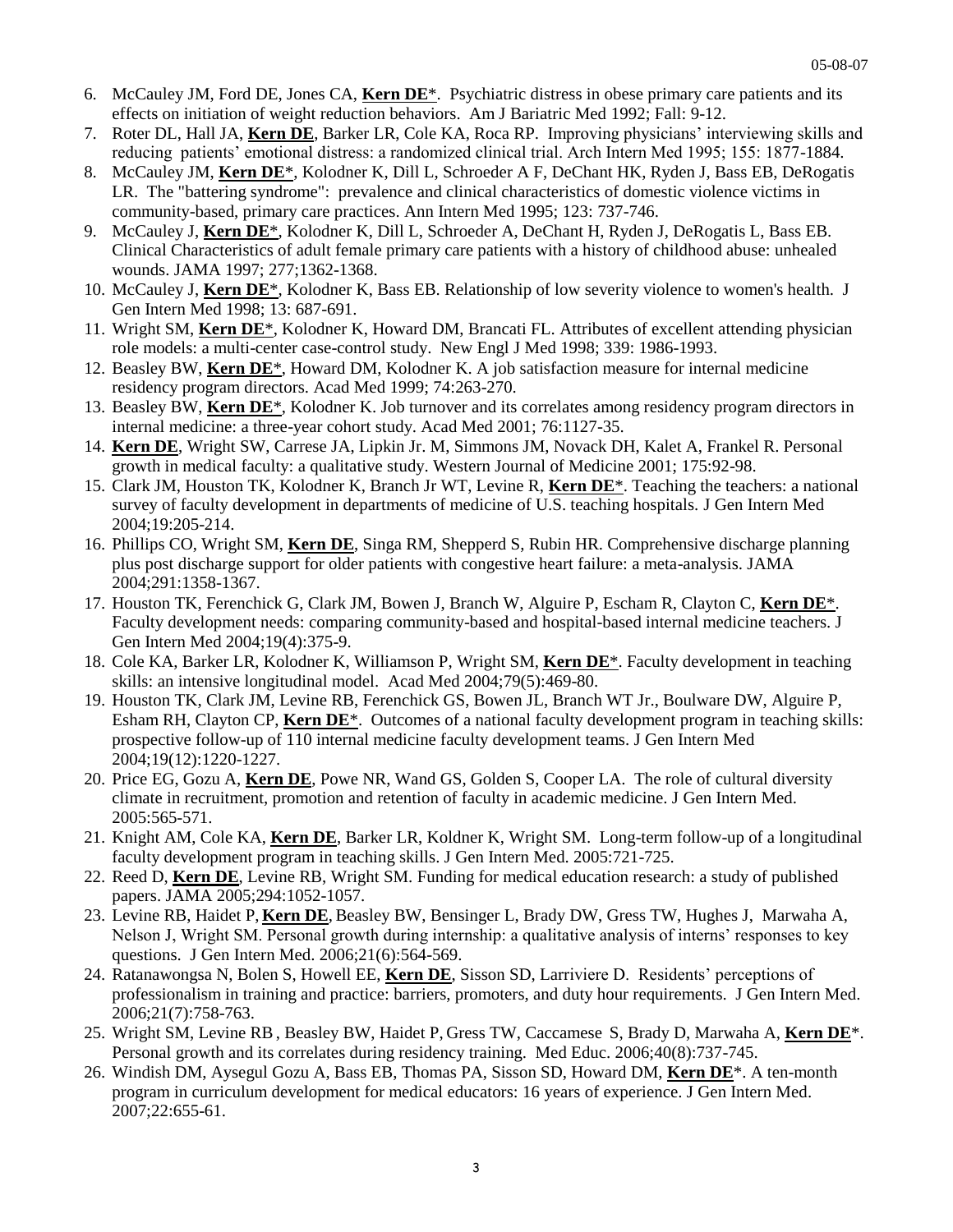#### **Extramural Funding (see also Educational Extramural Funding)**

7/1/06- 6/30/09 Head and Neck Cancer Translational Research and Educational Program (9/30/05- 8/31/09) ID #: P20-CA118782 (CUFS - M400-532-2075 - SAP - 90021469 - SAP - 904362) National Cancer Institute Principal Investigator: Joseph Califano, MD, Department of Otolaryngology, Johns Hopkins University School of Medicine; Role: Co-Investigator, Mentor to Esther Childers, DDS, MS, Chairperson, Department of Diagnostic Services, Howard University College of Dentistry, for the educational portion of project; % effort - 10%.

#### **Research Program Building / Leadership:**

1988-Present: GIM Medical Education Fellowship. Co-founded fellowship with Dr. Randy Barker in 1988. Co-Director with Dr. Randy Barker 1988-2000 and with Dr. Scott Wright (a graduate of the fellowship) 2000-present. Program trains fellows in research, as well as educational, skills, and has resulted in numerous publications (see Peer Reviewed Educational Publications: Thomas PA, Wright SM, Kern DE).

## **EDUCATIONAL ACTIVITIES**

#### **Educational Publications:**

Peer Reviewed Publications: \* Mentor, senior author for project and publication.

- 1. Barker LR, Parran T, **Kern DE**, Cole K. Chemical dependency education in an internal medicine residency program. Substance Abuse 1989; 10:16-18.
- 2. **Kern DE**, Grayson M, Barker LR, Roca RP, Cole KA, Roter D, Golden A. Residency training in interviewing skills and the psychosocial domain of medical practice. J Gen Intern Med 1989; 4:421-431.
- 3. Lipkin Jr. M, Levinson W, Barker R, **Kern D**, Burke W, Noble J, Wartman S, Delbanco TL. Primary care internal medicine: a challenging career choice for the 1990's. Ann Intern Med 1990; 112:371-378.
- 4. Williamson P, Smith R, **Kern DE**, Lipkin Jr. M, Barker LR, Hoppe R, Florek J. The medical interview and psychosocial aspects of medicine: residency block curricula. J Gen Intern Med 1992; 7:235-242.
- 5. Branch WT Jr, **Kern DE**, Gracey K, Haidet P, Weissmann P, Mitchell G, Inui T, Novak TL. Teaching the human dimensions of care in clinical settings. JAMA. 2001; 286:1067-1074.
- 6. Thomas PA, **Kern DE**. Internet resources for curriculum development in medical education: an annotated bibliography. J Gen Intern Med 2004; 19(5): 598-604.
- 7. Thomas P, Wright SM, **Kern DE**\*. Educational research at Johns Hopkins University School of Medicine: a grassroots development. Acad Med 2004;79(10):975-980. (invited and peer reviewed)
- 8. **Kern DE**, Branch WT Jr., Jackson JL, Brady DW, Feldman MD, Levinson W, Lipkin M Jr. Teaching the psychosocial aspects of care in the clinical setting: practical recommendations. Acad Med 2005 Jan;80(1):8- 20.
- 9. Gracey CF, Haidet P, Branch WT, Weissmann P, **Kern DE**, Mitchell G, Frankel R, Inui T. Precepting humanism: strategies for fostering the human dimensions of care in ambulatory settings. Acad Med 2005;80(1):21-28.
- 10. Reed D, Price EG, Windish DM, Wright SM, Gozu A, Hsu EB, Beach MC, **Kern DE**, Bass EB. Challenges in systematic reviews of educational intervention studies. Ann Intern Med. 2005;142:1080-1089.
- 11. Ratanawongsa N, **Kern DE**, Barker LR. Promoting humanistic care in the housestaff continuity clinic. Med Educ 2005;39:1165-1166.
- 12. Bowen JL, Clarke JM, Houston TK, Levine R, Branch W, Clayton CP, Alguire P, Esham R, Boulware D, Ferenchick G, **Kern DE**\*. A national collaboration to disseminate skills for outpatient teaching in internal medicine: program description and preliminary evaluation. Acad Med 2006; 81:193-202.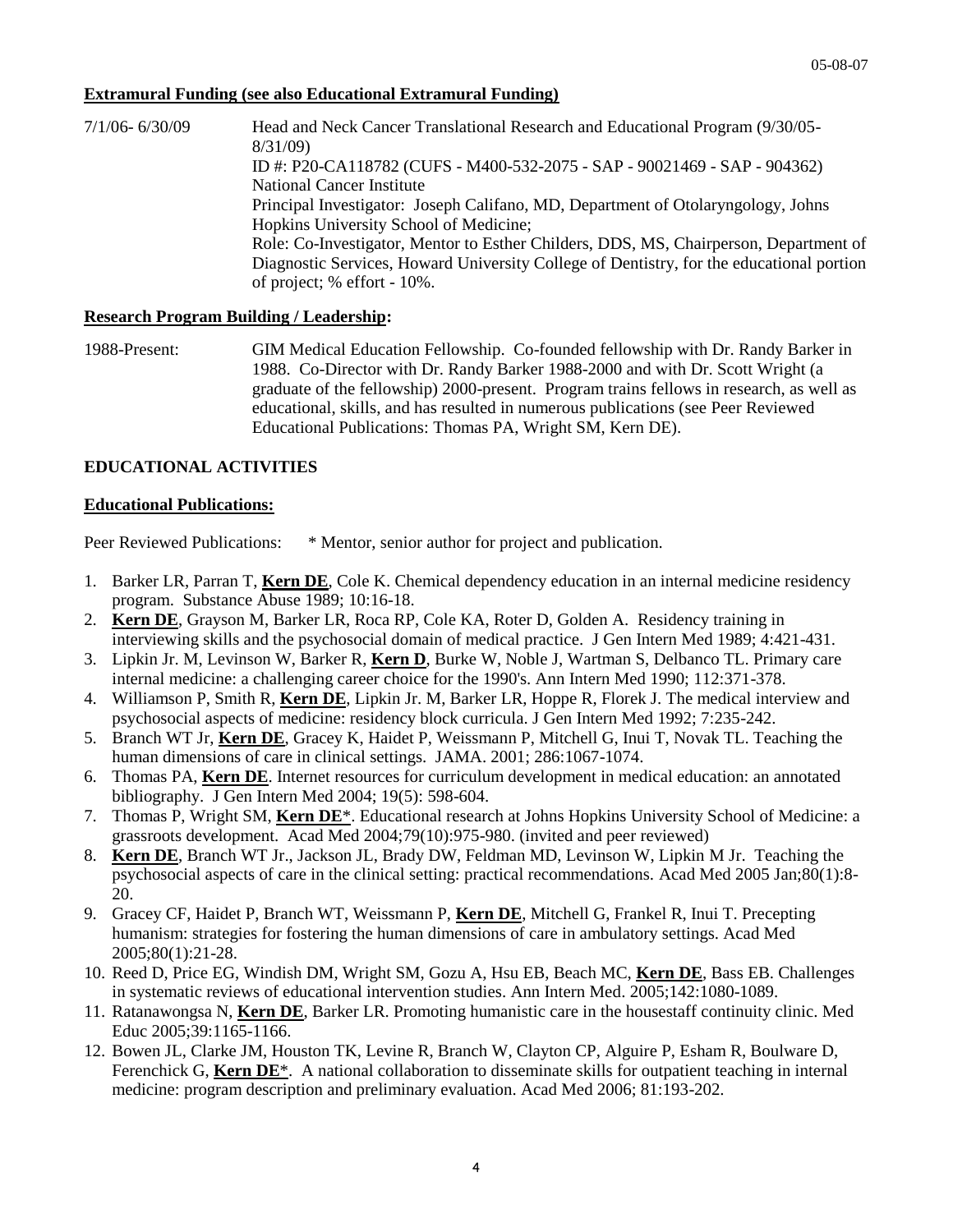#### Non-Peer Reviewed Articles:

- 1. Howard D, **Kern D**, Barker LR. Faculty Development Program. Francis Scott Key, Baltimore, Maryland. Medical Encounter 5(1):6-7, 1988 (newsletter of Task Force on Doctor and Patient, Society of General Internal Medicine).
- 2. Babbott S, **Kern DE**, C Walters. Program Evaluation and Evolution. Proceedings from the National Symposium: Community-Based Teaching: State of the Art and How to Get There. Philadelphia: American College of Physicians; 1996, pp. 72-74.
- 3. **Kern DE**. Achievements and challenges in medical education. SGIM Forum 2003;26(8): 1, 6-7 (career achievement award acceptance speech).

#### Editorials:

- 1. Wright S, **Kern DE**, Bass EB. Innovations in education and clinical practice. J Gen Intern Med 1999, 14: 775-776 (editorial).
- 2. Fiebach NH, **Kern DE**. Whither medical education. J Gen Intern Med 2003; 18:407-408 (editorial).
- 3. Branch WT Jr, **Kern DE**. An emerging renaissance in medical education. J Gen Intern Med; 2004; 19(5, Part 2):606-609 (editorial).
- 4. **Kern DE**, Cole KA. More than doctors' communication skills. Med Educ. 2005; 39(5):445-7. (invited Commentary on 4 articles).

#### Book Review:

1. Fulton JP, **Kern DE**. On Assessing Clinical Competence by Neufeld VR, Norman GR (eds.), Springer Publishing Co., New York, 1985. J Gen Intern Med 1:348-349, 1986 (book review).

#### Letters, Correspondence:

1. **Kern DE**. JGIM manuscript review policies. J Gen Intern Med 3:98, 1988 (letter).

Book Chapters: \* Mentor, senior author for chapter

- 1. **Kern DE**, Baile WF. Patient compliance with medical advice. In Barker LR, Burton JR, Zieve PD (eds.), Principles of Ambulatory Medicine. Baltimore, Williams and Wilkins, 1982.
- 2. **Kern DE**, Blackman MR. Plasma lipids and hyperlipidemia. In Barker LR, Burton JR, Zieve PD (eds.), Principles of Ambulatory Medicine. Baltimore, Williams and Wilkins, 1982.
- 3. Gross RJ, **Kern DE**. Cardiac diseases and hypertension. In Kammerer WS, Gross R (eds.), Medical Consultation: Role of the Internist on Surgical, Psychiatric, and Obstetric Services. Baltimore, Williams and Wilkins, 1983.
- 4. **Kern DE**, Barker LR. Preventive medicine in ambulatory practice. In Barker LR, Burton JR, Zieve PD (eds.), Principles of Ambulatory Medicine,  $2<sup>nd</sup>$  edition. Baltimore, Williams and Wilkins, 1986.
- 5. **Kern DE**, Baile WF. Patient compliance with medical advice. In Barker LR, Burton JR, Zieve PD (eds.), Principles of Ambulatory Medicine, 2<sup>nd</sup> edition. Baltimore, Williams and Wilkins, 1986.
- 6. Blackman MR, **Kern DE**, Goldberg AP. Clinical implications of abnormal lipoprotein metabolism. In Barker LR, Burton JR, Zieve PD (eds.), Principles of Ambulatory Medicine, 2<sup>nd</sup> edition. Baltimore, Williams and Wilkins, 1986.
- 7. Gross RJ, **Kern DE**. Cardiac disease and hypertension. In Kammerer WS, Gross RJ (eds.), Medical Consultation: Role of the Internist on Surgical, Obstetric, and Psychiatric Services, 2<sup>nd</sup> edition. Baltimore, Williams and Wilkins, 1990.
- 8. **Kern DE**. Preventive medicine in ambulatory practice. In Barker LR, Burton JR, Zieve PD (eds), Principles of Ambulatory Medicine, 3rd edition. Baltimore, Williams and Wilkins, 1991.
- 9. **Kern DE**. Patient compliance with medical advice. In Barker LR, Burton JR, Zieve PD (eds.), Principles of Ambulatory Medicine,  $3<sup>rd</sup>$  edition. Baltimore, Williams and Wilkins, 1991.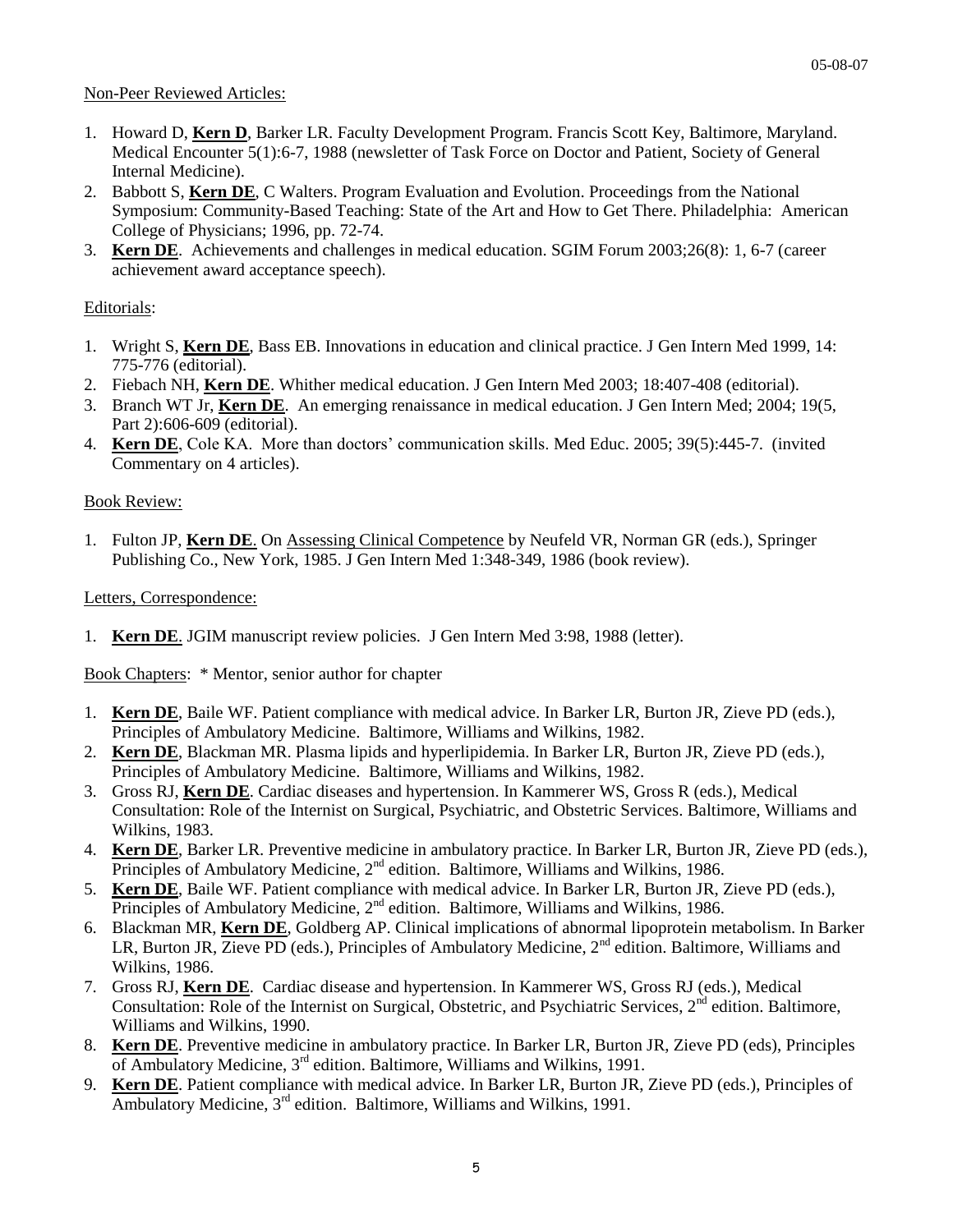- 10. Blackman MR, **Kern DE**. Clinical implications of abnormal lipoprotein metabolism. In Barker LR, Burton JR, Zieve PD (eds.), Principles of Ambulatory Medicine, 3<sup>rd</sup> edition. Baltimore, Williams and Wilkins, 1991.
- 11. **Kern DE**, Roberts JC. Preventive medicine in ambulatory practice. In Barker LR, Burton JR, Zieve PD (eds.), Principles of Ambulatory Medicine,  $4<sup>th</sup>$  edition. Baltimore, Williams and Wilkins, 1995.
- 12. **Kern DE**. Patient compliance with medical advice. In Barker LR, Burton JR, Zieve PD (eds.), Principles of Ambulatory Medicine,  $4<sup>th</sup>$  edition. Baltimore, Williams and Wilkins, 1995.
- 13. Kern DE. Shoulder pain. In Barker LR, Burton JR, Zieve PD (eds.), Principles of Ambulatory Medicine. 4<sup>th</sup> edition. Baltimore, Williams and Wilkins, 1995.
- 14. Ferenchick G, **Kern DE**, Babbott S. Evaluation and program enhancement. In Deutsch S (ed.), Community Based Teaching: A Guide to Developing Education Programs for Medical Students and Residents in the Practitioner's Office. Philadelphia, American College of Physicians, 1997.
- 15. **Kern DE**, Wright S. Preventive medicine in ambulatory practice. In Barker LR, Burton JR, Zieve PD (eds), Principles of Ambulatory Medicine. 5<sup>th</sup> edition. Baltimore: Williams and Wilkins, 1999.
- 16. **Kern DE**, Cole KA. Patient education, behavior change, and compliance. In Barker LR, Burton JR, Zieve PD (eds), Principles of Ambulatory Medicine.  $5<sup>th</sup>$  edition. Baltimore: Williams and Wilkins, 1999.
- 17. **Kern DE.** Shoulder pain. In Barker LR, Burton JR, Zieve PD (eds), Principles of Ambulatory Medicine. 5th edition. Baltimore: Williams and Wilkins, 1999.
- 18. Contributor, Chapter 11, Rheumatology. In Ladenson PW. The Consultation Guide. Baltimore: Lippincott Williams & Wilkins, 1999.
- 19. Cole KA, **Kern DE**\*. Patient education and the promotion of healthy behaviors. In Barker LR, Burton JR, Zieve PD, Fiebach NH, Kern DE, Thomas PA, Ziegelstein RC, editors. Principles of Ambulatory Medicine. 6<sup>th</sup> ed. Philadelphia (PA): Lippincott Williams & Wilkins; 2003.
- 20. **Kern DE**, Prokopowicz GP. Integrating prevention into ambulatory practice. In Barker LR, Burton JR, Zieve PD, Fiebach NH, Kern DE, Thomas PA, Ziegelstein RC, editors. Principles of Ambulatory Medicine.  $6<sup>th</sup>$  ed. Philadelphia (PA): Lippincott Williams & Wilkins; 2003.
- 21. **Kern DE**. Shoulder and elbow pain. In Barker LR, Burton JR, Zieve PD, Fiebach NH, **Kern DE**, Thomas PA, Ziegelstein RC, editors. Principles of Ambulatory Medicine.  $6<sup>th</sup>$  ed. Philadelphia (PA): Lippincott Williams & Wilkins; 2003.
- 22. Lebowitz BS, **Kern DE**. Common problems of the feet. In Barker LR, Burton JR, Zieve PD, Fiebach NH, Kern DE, Thomas PA, Ziegelstein RC, editors. Principles of Ambulatory Medicine. 6<sup>th</sup> ed. Philadelphia (PA): Lippincott Williams & Wilkins; 2003.
- 23. Rodriguez A, **Kern DE**, Blackman MR. Disorders of lipoprotein metabolism. In Barker LR, Burton JR, Zieve PD, Fiebach NH, **Kern DE**, Thomas PA, Ziegelstein RC, editors. Principles of Ambulatory Medicine. 6<sup>th</sup> ed. Philadelphia (PA): Lippincott Williams & Wilkins; 2003.
- 24. Cole KA, **Kern DE**\*. Patient education and the promotion of healthy behaviors. In Fiebach NH, **Kern DE,** Thomas PA, Ziegelstein RC, editors. Barker, Burton, and Zieve's Principles of Ambulatory Medicine. 7<sup>th</sup> ed. Philadelphia (PA): Lippincott Williams & Wilkins; 2007.
- 25. Prokopowicz GP, **Kern DE**\*. Integrating prevention into ambulatory practice. In Fiebach NH, **Kern DE,** Thomas PA, Ziegelstein RC, editors. Barker, Burton, and Zieve's Principles of Ambulatory Medicine.  $7<sup>th</sup>$  ed. Philadelphia (PA): Lippincott Williams & Wilkins; 2007.
- 26. **Kern DE**. Shoulder and elbow pain. In Fiebach NH, **Kern DE**, Thomas PA, Ziegelstein RC, editors. Barker, Burton, and Zieve's Principles of Ambulatory Medicine.  $7<sup>th</sup>$  ed. Philadelphia (PA): Lippincott Williams & Wilkins; 2007.
- 27. Macleod DK, **Kern DE**. Common problems of the teeth and oral cavity. In Fiebach NH, **Kern DE**, Thomas PA, Ziegelstein RC, editors. Barker, Burton, and Zieve's Principles of Ambulatory Medicine.  $7<sup>th</sup>$  ed. Philadelphia (PA): Lippincott Williams & Wilkins; 2007.

## Books, Textbooks:

1. **Kern DE**, Thomas PA, Howard DM, Bass EB. Curriculum Development for Medical Education: A Six-Step Approach. Baltimore (MD): Johns Hopkins University Press; 1998. Japanese translation published by Shinohara Shuppan Shinsha, Tokyo, January, 2003; translated by Hirotaki Onishi, MD, MHPE . Chinese translation published by Yi Hsien Publishing Co., Ltd., Taipei, Taiwan, 2005; translator Keh-Min Liu, MD.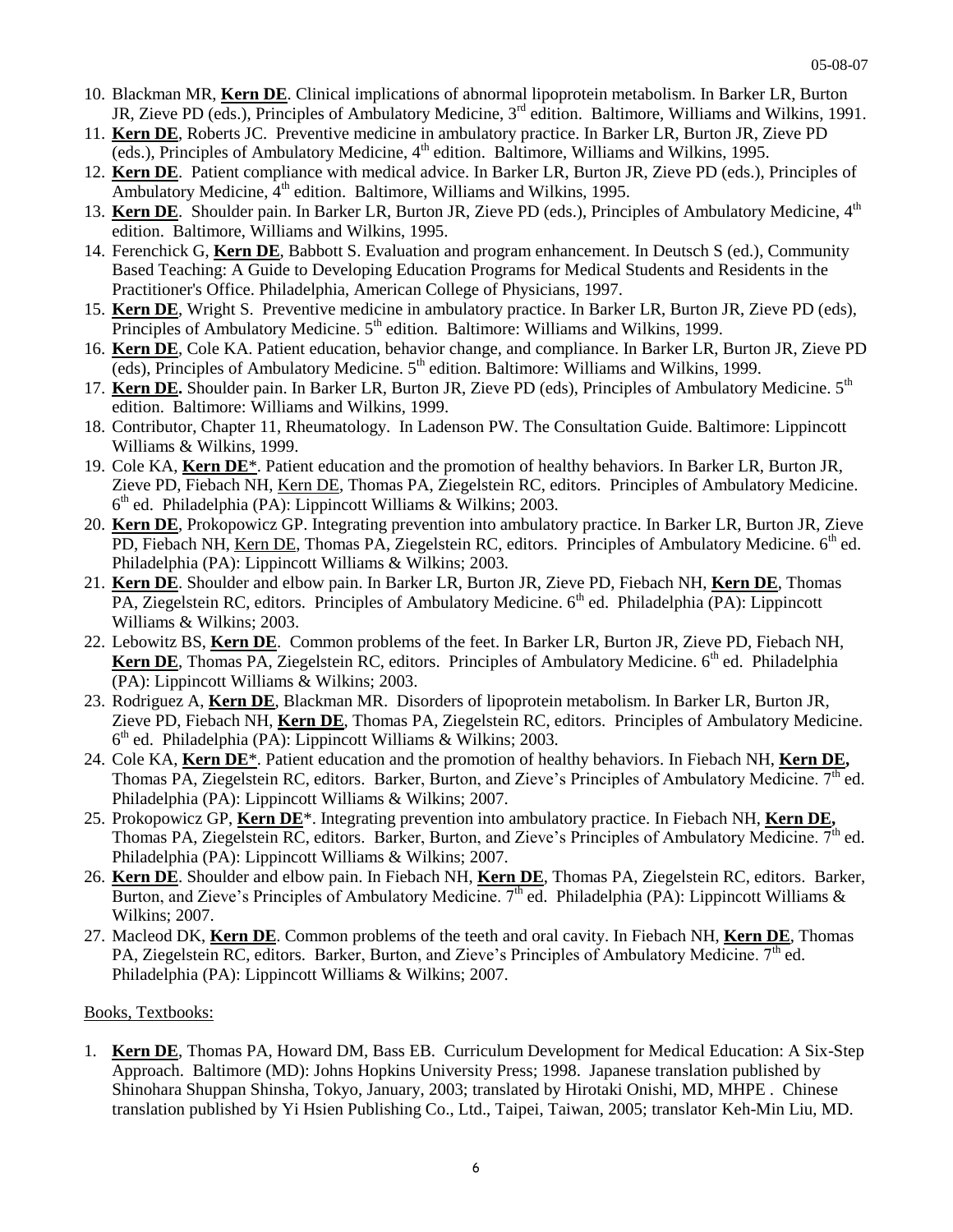- 2. Barker LR, Burton JR, Zieve PD, Fiebach NH, **Kern DE**, Thomas PA, Ziegelstein RC, editors. Principles of Ambulatory Medicine.  $6<sup>th</sup>$  ed. Philadelphia (PA): Lippincott Williams & Wilkins; 2003.
- 3. Fiebach NH, **Kern DE**, Thomas PA, Ziegelstein RC, editors. Barker, Burton, and Zieve's Principles of Ambulatory Medicine. 7<sup>th</sup> ed. Philadelphia (PA): Lippincott Williams & Wilkins; 2007.

## **Teaching:**

#### Classroom/Didactic Instruction:

| 1979-1986:                 | Coordinator of library and monthly educational conferences, North Point Medical Center                                                                                                                                                                                                                                                                                                                                                                                                                                                                                                                                |
|----------------------------|-----------------------------------------------------------------------------------------------------------------------------------------------------------------------------------------------------------------------------------------------------------------------------------------------------------------------------------------------------------------------------------------------------------------------------------------------------------------------------------------------------------------------------------------------------------------------------------------------------------------------|
| 1980-present:              | Lectures/teaching sessions on numerous topics related to primary care, personal and<br>practice management: patient education and compliance, management of diabetic<br>ketoacidosis, outpatient management of diabetes mellitus, evaluation and management of<br>coma, preventive care, laboratory utilization, paying for outpatient care, distinctive<br>features of ambulatory care, organizing and conducting office visits, maintaining primary<br>care records, management of lipid disorders, shoulder pain, terminal care, ethics topics,<br>back pain, time management, management skills, teaching skills. |
| 1987-present:              | Facilitator for Teaching Skills, Curriculum Development, and Special Programs, Johns<br>Hopkins Faculty Development Program for Clinician-Educators                                                                                                                                                                                                                                                                                                                                                                                                                                                                   |
| 1988:                      | Organization and teaching, with Drs. Laura Mumford and Penny Williamson, of FSK<br>faculty-house staff workshops on (a) giving and (b) eliciting and receiving feedback.                                                                                                                                                                                                                                                                                                                                                                                                                                              |
| 1989-1995                  | Organization and teaching, with Drs. Randy Barker, Karan Cole, Philip Katz, Laura<br>Mumford, and Penny Williamson, of feedback workshops, for Johns Hopkins Clinical<br>Skills Preceptors, firm faculty and residents.                                                                                                                                                                                                                                                                                                                                                                                               |
| 1996-2002                  | Curriculum in Managed Care and Practice Management for GIM Residency Program:<br>sessions on customer service, utilization / cost-effective practice, and financial<br>management (1997-2002)                                                                                                                                                                                                                                                                                                                                                                                                                         |
| 1999 - present             | Facilitator (1999 - present): PGY-2 Residency Retreat, for the transition from PGY-1 to<br>PGY-2 of residency; co-developer and facilitator for workshop on Running a Ward<br>Team.                                                                                                                                                                                                                                                                                                                                                                                                                                   |
| Clinical Instruction:      |                                                                                                                                                                                                                                                                                                                                                                                                                                                                                                                                                                                                                       |
| 1979-present:              | Ward attending one month per year.                                                                                                                                                                                                                                                                                                                                                                                                                                                                                                                                                                                    |
| 1980-1989,<br>2000-present | Preceptor, Medical House Staff Practice, 2 half days/week until 7/86,<br>1 half day/week until 7/89, 1 half-day every other week 2000-2001, 1 half-day/week<br>2001- present.                                                                                                                                                                                                                                                                                                                                                                                                                                         |
| 1983-present:              | Core faculty / preceptor in Med-Psych (communication skills and psychosocial<br>medicine) rotation for medical residents.                                                                                                                                                                                                                                                                                                                                                                                                                                                                                             |
| 1998-present               | Preceptor, 1 <sup>st</sup> year medical students, Introduction to Clinical Medicine course.                                                                                                                                                                                                                                                                                                                                                                                                                                                                                                                           |
| 2001-2003                  | Preceptor, PGY-1 OB/GYN residents, primary care medicine rotation.                                                                                                                                                                                                                                                                                                                                                                                                                                                                                                                                                    |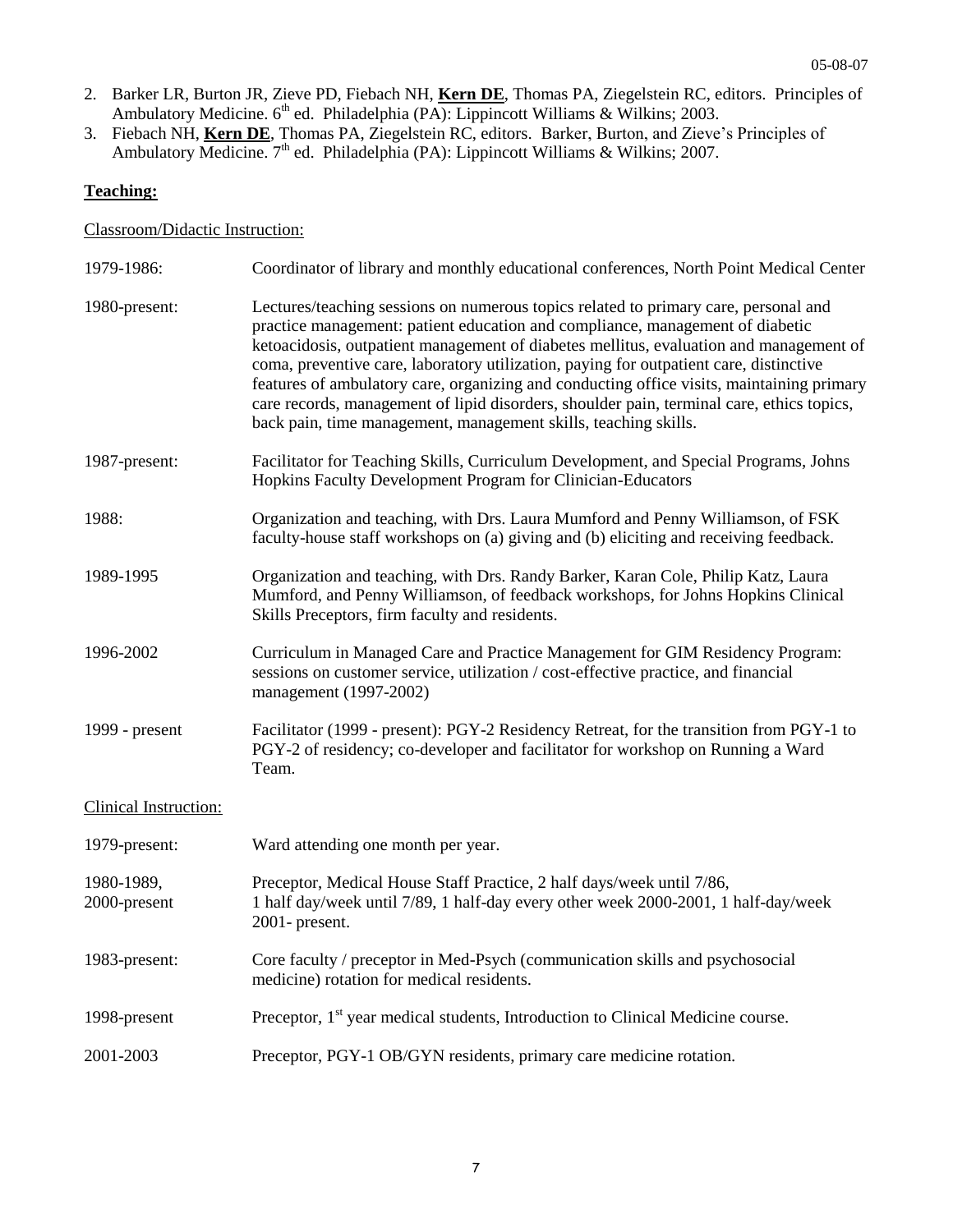#### Continuing Medical Education (CME) Instruction / Presentations:

#### *Course Director/ Co-Director:*

| 1983:         | Course Co-Director: Johns Hopkins Topics in Ambulatory Medicine Course, Baltimore,                      |
|---------------|---------------------------------------------------------------------------------------------------------|
| 1985:         | Course Director. Johns Hopkins Topics in Ambulatory Medicine II, Baltimore, Maryland.                   |
| 1987:         | Course Co-Director. Johns Hopkins Topics in Ambulatory Medicine III, Baltimore, Maryland.               |
| 1989 (April): | Course Director, Johns Hopkins Topics in Ambulatory Medicine IV, Baltimore, MD.                         |
| 1991 (April): | Course Co-Director, Johns Hopkins Topics in Ambulatory Medicine V, Baltimore, MD.                       |
| 1993 (Nov):   | Course Director, Topics in Ambulatory Medicine VI, Baltimore, Maryland.                                 |
| 1998 (Dec):   | Course Co-Director. Topics in Ambulatory Medicine IX, CME course of the Johns Hopkins                   |
|               | University School of Medicine and the Johns Hopkins Bayview Medical Center, Baltimore, MD.              |
| 1999 (Dec):   | Course Director. Topics in Ambulatory Medicine X, CME course of the Johns Hopkins                       |
|               | University School of Medicine and the Johns Hopkins Bayview Medical Center, Baltimore, MD.              |
| $2000$ (Dec): | Course Co-Director. Topics in Ambulatory Medicine XI, CME course of the Johns Hopkins                   |
|               | University School of Medicine and the Johns Hopkins Bayview Medical Center, Baltimore, MD.              |
|               | 2003 (June 7-8) Invited Pre-Course Director. Kern DE, Hewson M, Jensen N. Curriculum Development in the |
|               | Era of Competency Education. 21 <sup>st</sup> Annual National Faculty Development Course of the         |
|               | American Academy on Physician and Patient (now American Academy on Communication in                     |
|               | Healthcare). Madison. WI.                                                                               |

*Course/Program/Session Facilitation:*

| 1994 (March): Co-facilitator, Regional Course on Medical Interviewing Skills, American Academy on |  |
|---------------------------------------------------------------------------------------------------|--|
| Physician and Patient (now American Academy on Communication in Healthcare). Cleveland,           |  |
| OH.                                                                                               |  |
|                                                                                                   |  |

- 1994 (Sept): Co-facilitator, 12th Annual Faculty Development Course on Teaching Medical Interviewing, American Academy on Physician and Patient (now American Academy on Communication in Healthcare), Sepulveda, CA.
- 1995 (May): Invited Facilitator, Study Sessions. Annual Meeting, Society of General Internal Medicine, San Diego, CA.
- 1995 (June): Co-facilitator, 13th Annual Faculty Development Course on Teaching Medical Interviewing, American Academy on Physician and Patient (now American Academy on Communication in Healthcare), Cleveland, OH.
- 1995-96 (May, June, Dec, Jan): Facilitator, Johns Hopkins Faculty Development Program Special Program in Teaching Skills at Henry Ford Hospital, Detroit, Michigan.
- 1995 (Oct): Facilitator; Johns Hopkins Faculty Development Program Special Program in Teaching Skills at Franklin Square Hospital, Baltimore, MD.
- 1995 (Nov): Facilitator, Johns Hopkins Faculty Development Program Special Program in Teaching Skills, Albert Einstein Hospital, Philadelphia, PA.
- 1996 (Feb): Babbott S, Kern DE, C Walters. Program Evaluation and Evolution. National symposium on Community-Based Teaching; State of the Art and How to Get There. Sponsored by the Community-Based Teaching Project of the American College of Physicians. Supported by a grant from the Pew Charitable Trust.
- 1996 (April): Facilitator, Johns Hopkins Faculty Development Program Special Program in Teaching Skills Temple University School of Medicine, Philadelphia, Pennsylvania
- 1996 (May): Facilitator, Johns Hopkins Faculty Development Program Special Programs on Feedback and One-on-One Precepting. York County Hospital, York, PA.
- 1996 (May): Invited Facilitator, Study Session. Annual Meeting, Society of General Internal Medicine, Washington, D. C.
- 1996 (Nov): Faculty, Johns Hopkins Faculty Development Program. Special Program: Training facilitators for COMSORT Program on Facilitating Change in Hypertensive Patients. Baltimore, MD.
- 1997 (June): Facilitator, with Cole KA and Thomas PA. JHU Faculty Development Special Program on Scholarship, Teaching Portfolio, and Time Management for Eastern Virginia Medical School, Norfolk, VA.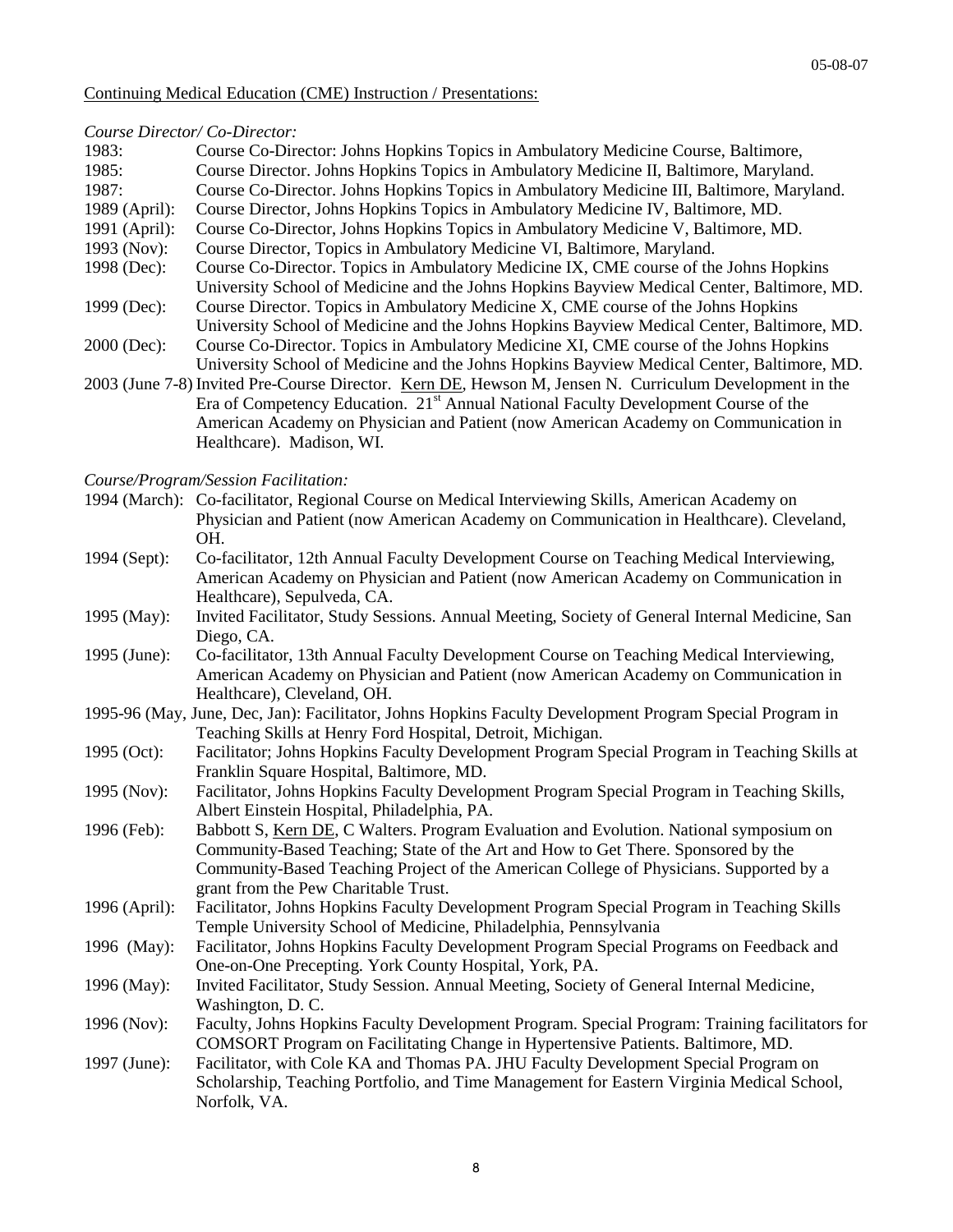- 1997 (June): Facilitator, Skills and Personal Awareness Groups. 15th Annual Teaching Medical Interviewing Faculty Development Course, American Academy on Physician and Patient (now American Academy on Communication in Healthcare), Boston, MA.
- 1997 (June): Facilitator, with Cole KA, Lowitt N, Williamson P. JHU Faculty Development Special Program on Conflict Resolution and Negotiation for Franklin Square Departments of Medicine and Family Medicine, Baltimore, MD.
- 1998 (June): Facilitator, Skills and Personal Awareness Groups. 16th Annual Teaching Medical Interviewing Faculty Development Course, American Academy on Physician and Patient (now American Academy on Communication in Healthcare), Atlanta, Ga.
- 1998 (Oct): Invited Facilitator for small and large groups in course: Teaching Skills for the Medical School Educator: Finding and Renewing Commitment to Quality Teaching in a Complex and Changing Academic environment. Office of Course. East Carolina University School of Medicine, Bald Head Island, NC.
- 1999 (Mar, May): Facilitator, Faculty Development Special Program on management, feedback, conflict management, small groups, team-building, motivation, empowerment, and change-agentry for Baylor Health Care System, Dallas, TX.
- 1999 (June): Facilitator, Skills and Personal Awareness Groups. 17th Annual Teaching Medical Interviewing Faculty Development Course, American Academy on Physician and Patient (now American Academy on Communication in Healthcare), Worcester, MA.
- 1999 (Oct): Invited Facilitator for small and large groups in course: Teaching Skills for the Medical School Educator: Finding and Renewing Commitment to Quality Teaching in a Complex and Changing Academic environment. Office of Course. East Carolina University School of Medicine, Bald Head Island, NC.
- 2000 (June): Facilitator, Skills and Personal Awareness Groups. 18th Annual Faculty Development Course, Improving Communication at the End of Life, American Academy on Physician and Patient (now American Academy on Communication in Healthcare), Rochester, NY.
- 2000 (Sept): Invited Facilitator for small and large groups in course: Teaching Skills for the Medical School Educator: Finding and Renewing Commitment to Quality Teaching in a Complex and Changing Academic environment. Office of Course. East Carolina University School of Medicine, Bald Head Island, NC.
- 2001 (June): Facilitator, Skills and Personal Awareness Groups. 19th Annual Faculty Development Course, Healthcare Communication on the Border, The Clinician-Patient Relationship in a Diverse World, American Academy on Physician and Patient (now American Academy on Communication in Healthcare), Albuquerque, NM.
- 2001 (Sept): Invited Facilitator for small and large groups in course: Teaching Skills for the Medical School Educator: Finding and Renewing Commitment to Quality Teaching in a Complex and Changing Academic environment. Office of Course. East Carolina University School of Medicine, Bald Head Island, NC.
- 2003 (Jun 1-2) Bass EB, Kern DE. Steering Your Paper to Press. Small group facilitator at invited 2-day course for the Native Elder Research Center, University of Colorado Health Science Center, American Indian Alaska Native Faculty Development Program. Denver, CO.
- 2006 (Feb): Kern DE, Pololi L. Facilitator, First Research Team Meeting for Gender, Culture, and Advancement in Academic Medicine, a multi-institutional five-year project starting 2006. Funded by the Macy Foundation. Linda Pololi, MB, BS, Brandeis Univeristy, Principal Investigator. Boston, MA.
- 2006 (Mar): Kern DE, Pololi L. Facilitator, Launch Meeting for Gender, Culture, and Advancement in Academic Medicine, a multi-institutional five-year project starting in 2006, involving high level teams from 5 medical schools, content experts, advisory board members, and research team members. Funded by the Macy Foundation. Linda Pololi, MB, BS, Brandeis University, Principal Investigator. Boston, MA.
- 2006 (June): Invited Facilitator, Johns Hopkins University School of Medicine Genes to Society Curriculum Development Retreat, Johns Hopkins Mt. Washington Conference Center, Baltimore, MD.
- 2006 (Dec): Invited Facilitator. First Learning Action Network Meeting for Gender, Culture, and Advancement in Academic Medicine (C-Change), a multi-institutional five-year project,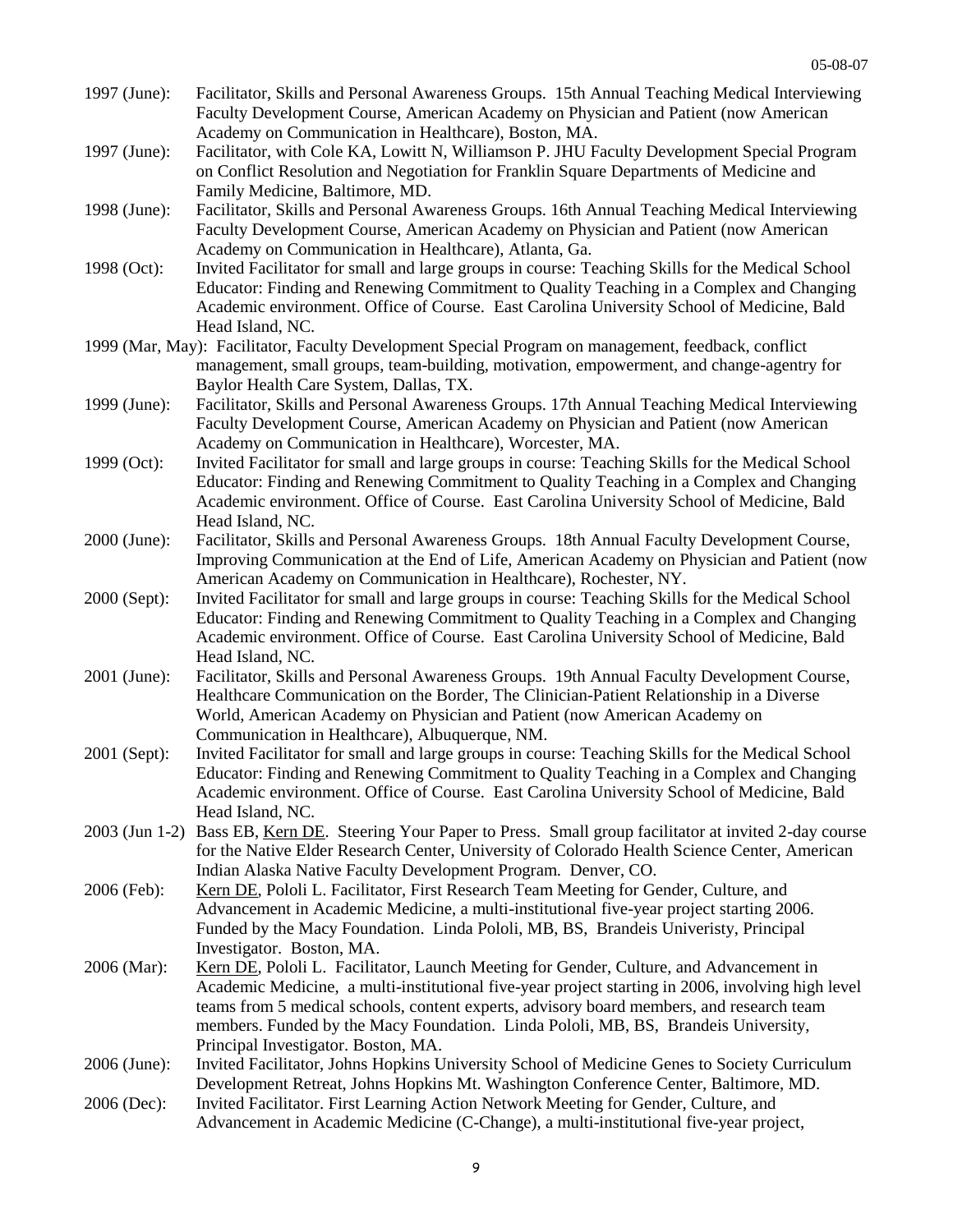| 2007 (May):      | involving deans and high level teams from 5 medical schools. Washington D.C. Funded by the<br>Macy Foundation. Linda Pololi, MB, BS, Brandeis Univ, Principal Investigator. Boston, MA.<br>Invited Facilitator. Second Learning Action Network Meeting for Gender, Culture, and<br>Advancement in Academic Medicine (C-Change), a multi-institutional five-year project,<br>involving deans and high level teams from 5 medical schools. Boston. Funded by the Macy<br>Foundation. Linda Pololi, MB, BS, Brandeis University, Principal Investigator. Boston, MA. |
|------------------|-------------------------------------------------------------------------------------------------------------------------------------------------------------------------------------------------------------------------------------------------------------------------------------------------------------------------------------------------------------------------------------------------------------------------------------------------------------------------------------------------------------------------------------------------------------------|
| Moderator/Chair: |                                                                                                                                                                                                                                                                                                                                                                                                                                                                                                                                                                   |
| 1983:            | Moderator: Sessions on post-myocardial infarction care and habits and habit modification. Johns                                                                                                                                                                                                                                                                                                                                                                                                                                                                   |
|                  | Hopkins Topics in Ambulatory Medicine Course, Baltimore, Maryland.                                                                                                                                                                                                                                                                                                                                                                                                                                                                                                |
| 1983:            | Moderator: Panel Discussion on Barriers to Provider-Patient Communication 2nd Annual                                                                                                                                                                                                                                                                                                                                                                                                                                                                              |
|                  | Meeting, National Council on Patient Information and Education. Washington, D.C.                                                                                                                                                                                                                                                                                                                                                                                                                                                                                  |
| 1985:            | Moderator: Session on issues in preventive care. Johns Hopkins Topics in Ambulatory Medicine                                                                                                                                                                                                                                                                                                                                                                                                                                                                      |
|                  | II, Baltimore, Maryland.                                                                                                                                                                                                                                                                                                                                                                                                                                                                                                                                          |
| 1987:            | Chairperson. Scientific abstract session on physician-patient relationship, behavioral medicine,<br>and medical education research. 6th Annual Mid-Atlantic Conference, Society for Research and<br>Education in Primary Care Internal Medicine, New York City, NY.                                                                                                                                                                                                                                                                                               |
| 1987:            | Moderator: Musculoskeletal problems. Johns Hopkins Topics in Ambulatory Medicine III,                                                                                                                                                                                                                                                                                                                                                                                                                                                                             |
|                  | Baltimore, Maryland.                                                                                                                                                                                                                                                                                                                                                                                                                                                                                                                                              |
| 1989 (Apr):      | Moderator: Issues in preventive care. Johns Hopkins Topics in Ambulatory Medicine IV,                                                                                                                                                                                                                                                                                                                                                                                                                                                                             |
|                  | Baltimore, MD.                                                                                                                                                                                                                                                                                                                                                                                                                                                                                                                                                    |
| 1992 (Apr):      | Bass EB, Howard DM, Kern DE. Co-coordinator, SGIM Interest Group Meeting on Curriculum                                                                                                                                                                                                                                                                                                                                                                                                                                                                            |
|                  | Development and Evaluation. 15th Annual Meeting, Society of General Internal Medicine,                                                                                                                                                                                                                                                                                                                                                                                                                                                                            |
|                  | Washington, DC.                                                                                                                                                                                                                                                                                                                                                                                                                                                                                                                                                   |
| 1995 (Nov):      | Session moderator. Topics in Ambulatory Medicine VII, CME course of the Johns Hopkins                                                                                                                                                                                                                                                                                                                                                                                                                                                                             |
|                  | University School of Medicine and Johns Hopkins Bayview Medical Center, Baltimore, MD.                                                                                                                                                                                                                                                                                                                                                                                                                                                                            |
| 1997 (Dec):      | Session moderator. Topics in Ambulatory Medicine VIII, CME course of the Johns Hopkins                                                                                                                                                                                                                                                                                                                                                                                                                                                                            |
|                  | University School of Medicine and Johns Hopkins Bayview Medical Center, Baltimore, MD.                                                                                                                                                                                                                                                                                                                                                                                                                                                                            |
| 1998 (Dec):      | Session Moderator. Topics in Ambulatory Medicine IX, CME course of the Johns Hopkins                                                                                                                                                                                                                                                                                                                                                                                                                                                                              |
|                  | University School of Medicine and the Johns Hopkins Bayview Medical Center, Baltimore, MD.                                                                                                                                                                                                                                                                                                                                                                                                                                                                        |
| 2002 (Nov):      | Course Committee and Moderator. Current Clinical Issues in Primary Care (Pri-Med                                                                                                                                                                                                                                                                                                                                                                                                                                                                                  |
|                  | Conference). CME program sponsored jointly by Johns Hopkins University School of Medicine                                                                                                                                                                                                                                                                                                                                                                                                                                                                         |
|                  | and Harvard Medical School. Washington, D.C.                                                                                                                                                                                                                                                                                                                                                                                                                                                                                                                      |
| 2003 (Oct 16):   | Course Committee and Moderator. Current Clinical Issues in Primary Care, Pri-Med Course at                                                                                                                                                                                                                                                                                                                                                                                                                                                                        |
|                  | Washington Convention Center, sponsored by Johns Hopkins University School of Medicine and                                                                                                                                                                                                                                                                                                                                                                                                                                                                        |
|                  | Harvard Medical School.                                                                                                                                                                                                                                                                                                                                                                                                                                                                                                                                           |
| 2004 (Nov):      | Course Committee and Moderator. Current Clinical Issues in Primary Care (Pri-Med                                                                                                                                                                                                                                                                                                                                                                                                                                                                                  |
|                  | Conference). CME program sponsored jointly by Johns Hopkins University School of Medicine<br>and Harvard Medical School. Washington, D.C.                                                                                                                                                                                                                                                                                                                                                                                                                         |
| 2005 (May):      | Invited Moderator, Scientific Abstract Session on Medical Education Research, 28th Annual                                                                                                                                                                                                                                                                                                                                                                                                                                                                         |
|                  | Meeting, Society of General Internal Medicine, New Orleans, LA.                                                                                                                                                                                                                                                                                                                                                                                                                                                                                                   |
| 2005 (Oct):      | Course Committee and Moderator. Current Clinical Issues in Primary Care (Pri-Med                                                                                                                                                                                                                                                                                                                                                                                                                                                                                  |
|                  | Conference). CME program sponsored jointly by Johns Hopkins University School of Medicine                                                                                                                                                                                                                                                                                                                                                                                                                                                                         |
|                  | and Harvard Medical School. Baltimore, MD.                                                                                                                                                                                                                                                                                                                                                                                                                                                                                                                        |
| 2006 (Apr):      | Abstract Selection Committee (invited), Medical Ethics and Humanities, 29th Annual Meeting,                                                                                                                                                                                                                                                                                                                                                                                                                                                                       |
|                  | Society of General Internal Medicine, Los Angeles, CA.                                                                                                                                                                                                                                                                                                                                                                                                                                                                                                            |
| 2006 (Oct):      | Chair, Abstract Selection Committee, Medical Education and Teaching, and Member, Planning                                                                                                                                                                                                                                                                                                                                                                                                                                                                         |
|                  | Committee, American Academy on Communication in Healthcare (formerly American Academy                                                                                                                                                                                                                                                                                                                                                                                                                                                                             |
|                  | on Physician and Patient) 2006 Research and Teaching Forum, Atlanta, Georgia.                                                                                                                                                                                                                                                                                                                                                                                                                                                                                     |
| 2006 (Nov):      | Course Committee and Moderator. 5 <sup>th</sup> Annual Current Clinical Issues in Primary Care                                                                                                                                                                                                                                                                                                                                                                                                                                                                    |
|                  | Conference (Pri-Med Conference). CME program sponsored jointly by Johns Hopkins                                                                                                                                                                                                                                                                                                                                                                                                                                                                                   |
|                  | University School of Medicine and Harvard Medical School. Baltimore, MD.                                                                                                                                                                                                                                                                                                                                                                                                                                                                                          |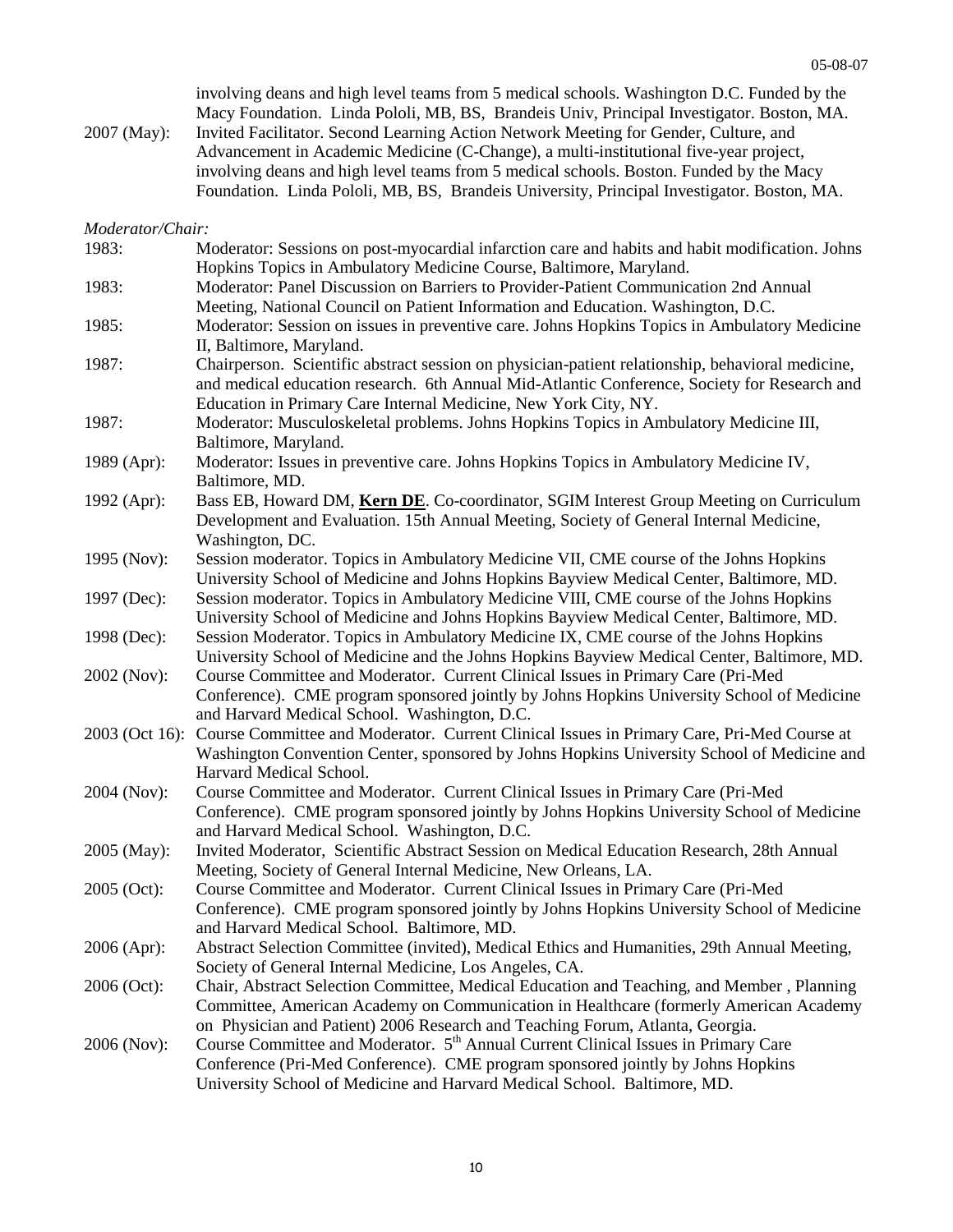| Workshops/Courses: |                                                                                                                                                                                 |
|--------------------|---------------------------------------------------------------------------------------------------------------------------------------------------------------------------------|
| 1984:              | Barker LR, Kern DE, Golden A, Grayson M, Lima B. Minicourse on Recognition of<br>Psychosocial Syndromes in Medical Patients, National Meeting, Society for Research and         |
|                    | Education in Primary Care Internal Medicine (SREPCIM), Washington, D.C.                                                                                                         |
| 1985:              | Grayson M, Kern DE. Workshop on Efficient and Effective Methods for Inspiring Patient<br>Compliance, Hypertension Symposium. Sponsored by the Johns Hopkins University Black    |
|                    | Medical Student Organization, Johns Hopkins Medical Institutions.                                                                                                               |
| 1985:              | Roter DL, Grayson M, Kern DE. Workshop "How Do Patients Learn From You?" National                                                                                               |
|                    | Meeting, Society for Research and Education in Primary Care Internal Medicine (SREPCIM),<br>Washington, D.C.                                                                    |
| 1985:              | Barker LR, Grayson M, Kern DE, Rand C, Roca R. Workshop on "Teaching Short-Term                                                                                                 |
|                    | Counseling to Medical Residents Using a Simulated Patient", annual meeting of the Association<br>of Behavioral Sciences and Medical Education, Washington, D.C.                 |
| 1985:              | Grayson M, Kern DE, Barker LR, Roca R. Workshop on "Integrating Communication and                                                                                               |
|                    | Psychosocial Skills Training into the Medical Residency", annual meeting of the Group on                                                                                        |
|                    | Medical Education, Association of American Medical Colleges, Washington, D.C.                                                                                                   |
| 1985:              | Barker LR, Grayson M, Roca R, Kern DE. Workshop on "Integrating Communication and<br>Psychosocial Skills into the Medical Residency", 3rd Annual Symposium on Teaching Internal |
|                    | Medicine, co-sponsored by the Association of Program Directors of Internal Medicine and the                                                                                     |
|                    | American College of Physicians. Johns Hopkins University, School of Medicine, Baltimore, MD.                                                                                    |
| 1986:              | Fulton JP, Swanson DB, Kern DE. Co-Coordinators of session on "Evaluation of Residents",                                                                                        |
|                    | National Meeting, Society for Research and Education in Primary Care Internal Medicine<br>(SREPCIM), Washington, D.C.                                                           |
| 1987               | Barker LR, Kern DE. Use of Skill-Based Role Plays in Residency Training, Demonstration.                                                                                         |
|                    | Society of General Internal Medicine Task Force on Interviewing and Related Skills, San Diego,                                                                                  |
|                    | CA.                                                                                                                                                                             |
| 1988 (Feb):        | Kern DE, Mumford L, Howard D, Williamson P. Workshop on Teaching Residents and Faculty                                                                                          |
|                    | Skills in Eliciting and Receiving Feedback, 7th Annual Mid-Atlantic Regional Conference,                                                                                        |
|                    | Society of General Internal Medicine, Washington, D.C.                                                                                                                          |
| 1990 (May):        | Dunn PM, Duffy FD, Kern DE, Levinson W. Workshop on the Crisis in the Internal Medicine                                                                                         |
|                    | Match: How are Internal Medicine Programs Dealing with the Problem? 13th Annual National                                                                                        |
|                    | Meeting, Society of General Internal Medicine, Arlington, VA.                                                                                                                   |
| 1991 (Apr):        | Workshop: Patient education. Johns Hopkins Topics in Ambulatory Medicine V, Baltimore, MD.                                                                                      |
| 1991 (May):        | Bass EB, Ende J, Howard DM, Katz PO, Kern DE, Mumford LM. All day precourse: A Six-Step                                                                                         |
|                    | Approach to Curriculum Development. 14th Annual Meeting, Society of General Internal                                                                                            |
|                    | Medicine, Seattle, WA.                                                                                                                                                          |
| 1992 (Feb):        | Barker LR, Cole KA, Katz P, Kern DE, Mumford LM, Williamson P. Workshop on teaching                                                                                             |
|                    | communication skills: generics and specifics. 11th Mid-Atlantic Regional Conference, Society of                                                                                 |
|                    | General Internal Medicine, Washington, DC.                                                                                                                                      |
| 1992 (Apr):        | Barker LR, Kern DE, Katz P, Cole KA, Howard D, Williamson P, Mumford LM. All day                                                                                                |
|                    | precourse: interpersonal skills for clinician-educators. 15th Annual Meeting, Society of General<br>Internal Medicine, Washington, DC.                                          |
| 1993 (Nov):        | Workshop Director: Shoulder Pain - Evaluation and Management. Workshop Co-Facilitator:                                                                                          |
|                    | Basic Management Skills for Physicians. Topics in Ambulatory Medicine VI, Baltimore, MD                                                                                         |
| 1994 (Apr):        | <b>Kern DE</b> , Smith R. Workshop on communication skills/psychosocial curricula. Annual meeting,                                                                              |
|                    | Association of Program Directors in Internal Medicine, Miami, FL.                                                                                                               |
| 1994 (Apr):        | Howard DM, Kern DE, Lowitt NR, Roberts JC. Providing Feedback Workshop, Spring Meeting.                                                                                         |
|                    | Northeast Group on Education Affairs. New York City, NY.                                                                                                                        |
| 1995 (May):        | Thomas P, Bass E, Howard D, Kern D. Curriculum evaluation: a stepwise approach. Workshop.                                                                                       |
|                    | 18th Annual Meeting. Society of General Internal Medicine, San Diego, CA.                                                                                                       |
| 1995 (May):        | Deutsch S, Kern D. American College of Physician Community Based Teaching Project:                                                                                              |
|                    | resources for the community teaching of medical students and residents. Workshop. 18th Annual                                                                                   |
|                    | Meeting, Society of General Internal Medicine, San Diego, CA.                                                                                                                   |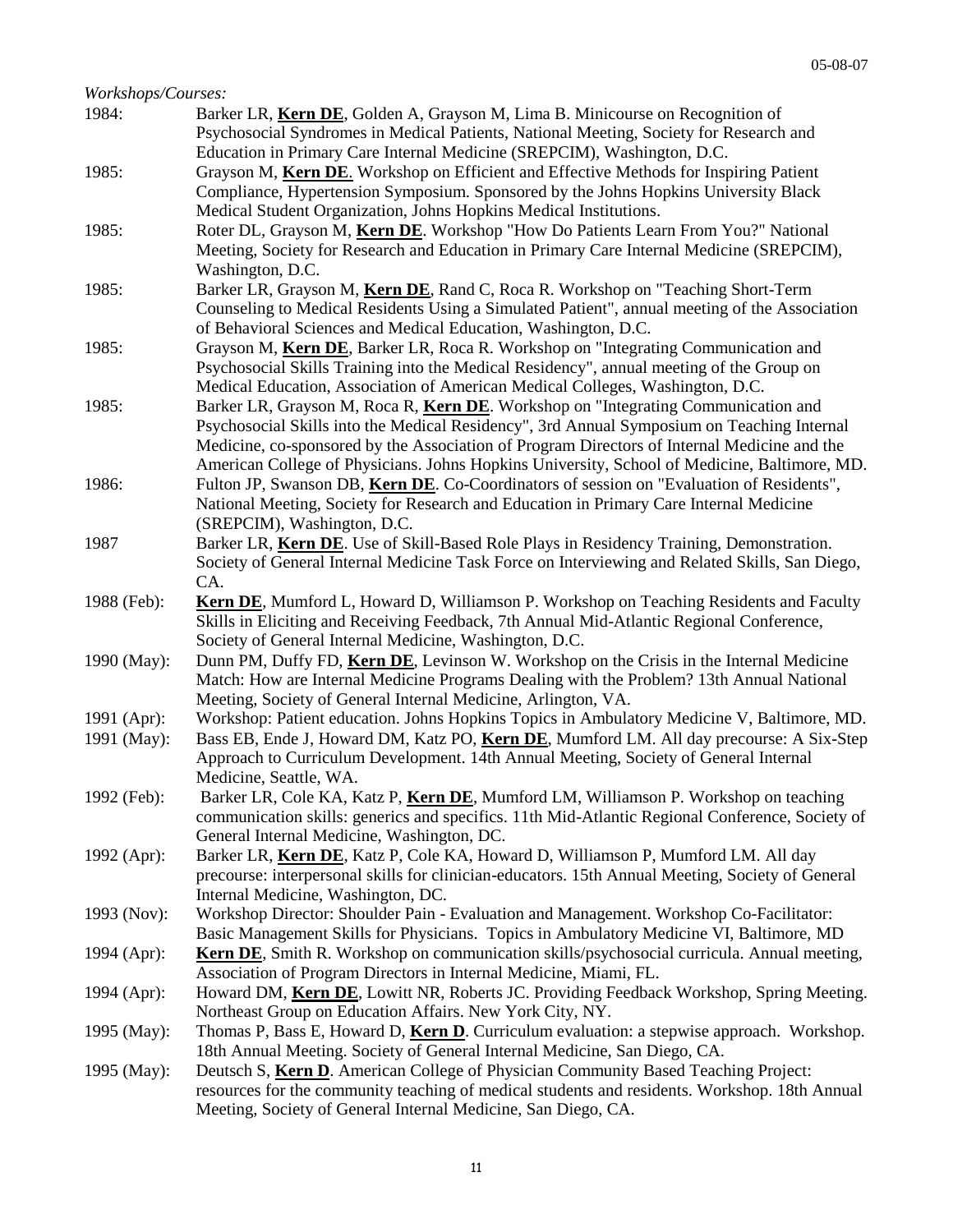- 1995 (Nov): Workshop: Evaluation of the painful shoulder. Topics in Ambulatory Medicine VII, CME course of the Johns Hopkins University School of Medicine and Johns Hopkins Bayview Medical Center, Baltimore, MD.
- 1996 (Mar): Howard DM, **Kern DE**. Providing Effective Feedback, Workshop. 15th Mid-Atlantic Regional Meeting, Society of General Internal Medicine.
- 1996-97 Nov, Dec, Apr): Guest Faculty. Workshops on Small Group Facilitation I and II, Time Management. Academic Faculty Development Program: Leadership in Teaching. East Carolina University School of Medicine, Greenville, NC.
- 1997 (May): Babbott SF. **Kern DE**, Thomas PA. Evaluation of the Teacher: Self Assessment and Promotion. Workshop in SGIM precourse on Career Development for Clinician-Educators. 20th Annual Meeting Society of General Internal Medicine, Washington, D.C.
- 1997 (May): Thomas PA, Babbott SF. **Kern DE**, Walters CA. Evaluation of the Learner: Assessment of. Educational Interventions. Workshop in SGIM precourse on Career Development for Clinician-Educators. 20th Annual Meeting Society of General Internal Medicine, Washington, D.C.
- 1997 (June): **Kern DE**, Schochet RB. Workshop on Providing Effective Feedback. 15th Annual Teaching Medical Interviewing Faculty Development Course, American Academy on Physician and Patient (now American Academy on Communication in Healthcare), Boston, MA.
- 1998 (Feb, Apr): Invited Workshops / Sessions: Time Management, Teaching on the In-Patient Service. Academic Faculty Development Program: Leadership in Teaching. East Carolina University School of Medicine, Greenville, NC.
- 1998 (Apr): **Kern DE**, Howard DH, Thomas PA, Bass EB, Lowitt NR, Wright SM. All day pre-course. Curriculum Development for Medical Education: a Six-Step Approach. 21st Annual Meeting, Society of General Internal Medicine, Chicago, IL.
- 1998 (June): **Kern DE**, Jensen N. Workshop on Providing Effective Feedback. 16th Annual Teaching Medical Interviewing Faculty Development Course, American Academy on Physician and Patient (now American Academy on Communication in Healthcare), Atlanta, Ga.
- 1998 (Dec): Workshop: The Painful Shoulder: Evaluation and Treatment. Topics in Ambulatory Medicine IX, CME course of the Johns Hopkins University School of Medicine and the Johns Hopkins Bayview Medical Center, Baltimore, MD.
- 1998 (Oct): Invited Workshop. Frankel R, **Kern DE**. How to Be Learner-Centered in a Large Group. Part of Course: Teaching Skills for the Medical School Educator: Finding and Renewing Commitment to Quality Teaching in a Complex and Changing Academic Environment. Office of Faculty Development, East Carolina University School of Medicine, Bald Head Island, NC.
- 1998 (Dec): Speaker, large and small group facilitator: invited course on Time Management. Academic Faculty Development Program: Leadership in Teaching. East Carolina University School of Medicine. Greenville, NC.
- 1999 (Feb): Workshop (Cole KA, **Kern DE**). Providing Effective Feedback, Winter Course, American Academy on Physician and Patient (now American Academy on Communication in Healthcare), Portland, OR.
- 1999 (Apr): Thomas PA, Howard DH, **Kern DE**, Bass EB, Barker LR, Miller R. All day pre-course. Curriculum Development for Medical Education: a Six-Step Approach. 22nd Annual Meeting, Society of General Internal Medicine, San Francisco, CA.
- 1999 (June): **Kern DE**, Shochet R. Workshop on Providing (and Eliciting) Effective Feedback. 17th Annual Teaching Medical Interviewing Faculty Development Course, American Academy on Physician and Patient (now American Academy on Communication in Healthcare), Worcester, MA.
- 1999 (Oct): Invited Workshop. **Kern DE**, Pololi L, Salazar W, Shorey J. Small Group Process. Part of Course: Teaching Skills for the Medical School Educator: Finding and Renewing Commitment to Quality Teaching in a Complex and Changing Academic Environment. Office of Faculty Development, East Carolina University School of Medicine, Bald Head Island, NC.
- 1999 (Dec): Workshops Presenter: 1) The Painful Shoulder: Examination and Treatment; 2) Management of the Patient with Low Back Pain, Topics in Ambulatory Medicine X, CME course of the Johns Hopkins University School of Medicine and the Johns Hopkins Bayview Medical Center, Baltimore, MD.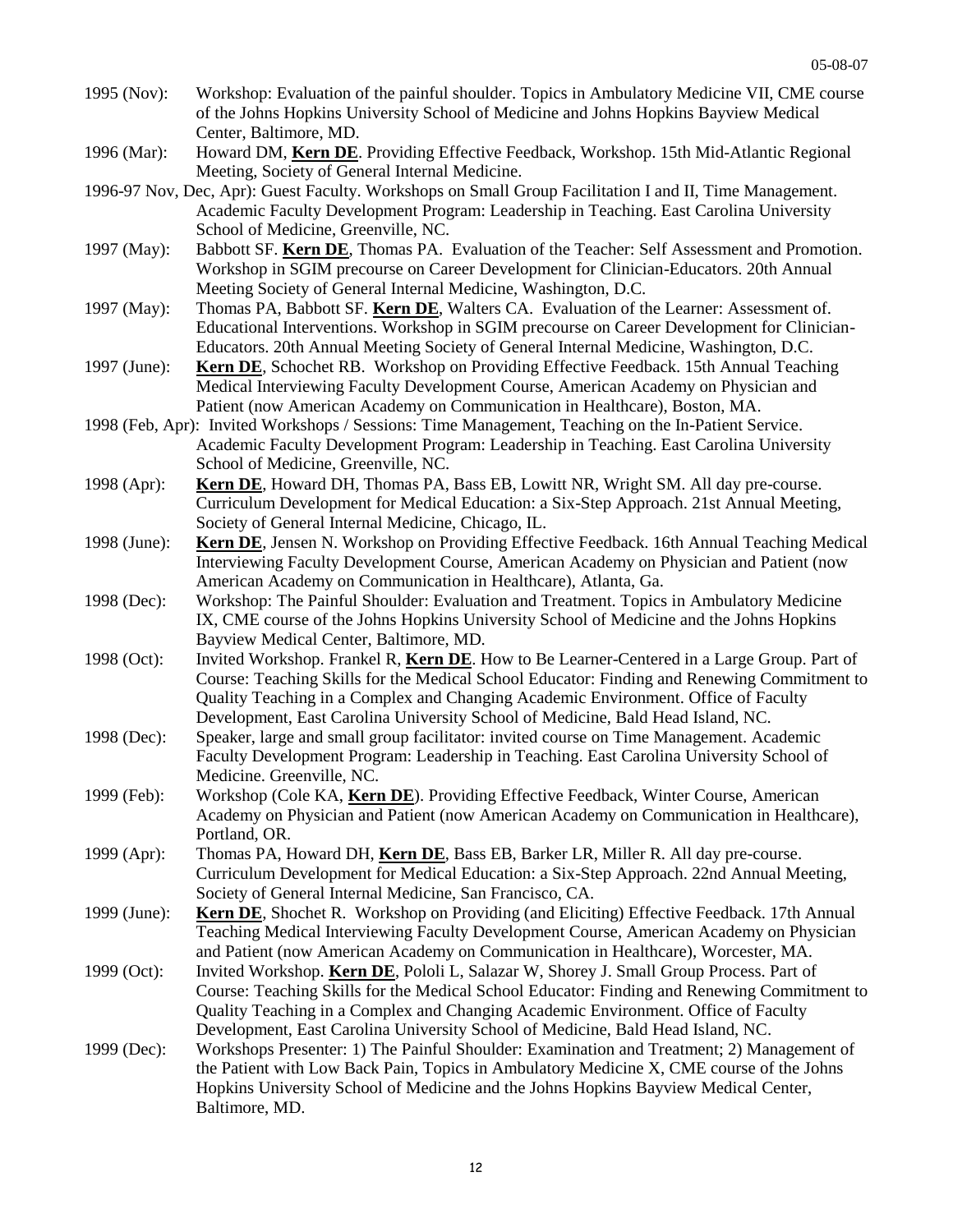| 2000 (Jan):  | Speaker, large and small group facilitator: invited all day seminar on Time Management.<br>Academic Faculty Development Program: Leadership in Teaching. East Carolina University<br>School of Medicine. Greenville, NC.                                                                                                                                                                                                   |
|--------------|----------------------------------------------------------------------------------------------------------------------------------------------------------------------------------------------------------------------------------------------------------------------------------------------------------------------------------------------------------------------------------------------------------------------------|
| 2000 (Jan):  | Cole KA, <b>Kern DE</b> . Eliciting Feedback in the Context of a Relationship (workshop). Faculty<br>Development Course of the American Academy on Physician and Patient (now American<br>Academy on Communication in Healthcare), Portland, OR, January 17, 2000.                                                                                                                                                         |
| 2000 (May):  | Thomas P, Kern DE, Lowitt NR, Barker LR, Clark J, Fiebach N. All day pre-course. Curriculum<br>Development for Medical Education: a Six-Step Approach. 23rd Annual Meeting, Society of<br>General Internal Medicine, Boston, MA.                                                                                                                                                                                           |
| 2000 (May):  | Branch W, Mitchell, Haidet P, Inui T, Kern D, Wiessman P. Workshop. Teaching the human<br>dimensions of care at the patient's bedside. 23rd Annual Meeting, Society of General Internal<br>Medicine, Boston, MA.                                                                                                                                                                                                           |
| 2000 (June): | Kern DE, Shochet R. Workshop on Providing (and Eliciting) Feedback. 18th Annual Faculty<br>Development Course, Improving Communication at the End of Life, American Academy on<br>Physician and Patient (now American Academy on Communication in Healthcare), Rochester,<br>NY.                                                                                                                                           |
| 2000(Sept):  | <b>Kern DE</b> , Fiebach NF, Fromme E. Providing and Eliciting Feedback in the Context of Human<br>Relationships. Workshop for the International Conference on Health & Communication for<br>Health Professionals, Educators, and Researchers, Barcelona, Spain, September 2000.                                                                                                                                           |
| 2000(Sept):  | Barker LR, Cole KA, Fiebach N, Fromme E, Kern DE, Williamson P. An Appreciative Inquiry:<br>Exploring Tutor-Trainee-Patient Interactions. Workshop for the International Conference on<br>Health & Communication for Health Professionals, Educators, and Researchers, Barcelona,<br>Spain, September 2000.                                                                                                                |
| 2000 (Sept): | Invited Workshops. 1) Kern DE, Pololi L, Westberg J. Learning in Small Groups I & II. 2) Cope<br>D, Kern D. Giving and Receiving Feedback. Part of Course: Teaching Skills for the Medical<br>School Educator: Finding and Renewing Commitment to Quality Teaching in a Complex and<br>Changing Academic Environment. Office of Faculty Development, East Carolina University<br>School of Medicine, Bald Head Island, NC. |
| 2000 (Dec):  | Workshops Presenter. 1) The Painful Shoulder: Examination and Treatment; 2) Management of<br>the Patient with Low Back Pain, Topics in Ambulatory Medicine XI, CME course of the Johns<br>Hopkins University School of Medicine and the Johns Hopkins Bayview Medical Center,<br>Baltimore, MD.                                                                                                                            |
| 2001 (Jan):  | Speaker, large and small group facilitator: invited all day seminar on Time Management.<br>Academic Faculty Development Program: Leadership in Teaching. East Carolina University<br>School of Medicine. Greenville, NC.                                                                                                                                                                                                   |
| 2001 (May):  | Bass E, Bierman A, Carrese J, Cofrancesco J, Ford D, Kern DE, Miller R, Wilson R, Wright S,<br>Wu A. Steering Your Paper to Press: Tips from the JGIM Editorial Team. Precourse at the 24th<br>Annual Meeting, Society of General Internal Medicine, San Diego, CA.                                                                                                                                                        |
| 2001 (Sept): | Invited Workshops. 1) Giving Effective Feedback 2) The Learning Environment. Part of Course:<br>Teaching Skills for the Medical School Educator: Finding and Renewing Commitment to Quality<br>Teaching in a Complex and Changing Academic Environment. Office of Faculty Development,<br>East Carolina University School of Medicine, Bald Head Island, NC.                                                               |
| 2001 (Nov):  | Kern DE, Barker LR. Giving and Eliciting Feedback. 4-hour workshop in Johns Hopkins<br>University School of Medicine Seminars in Medical Education.                                                                                                                                                                                                                                                                        |
|              | 2001 (Nov 30, Dec 1): Branch WT, Kern DE, Levinson W, Lipkin, M Jr. Teaching the Psychosocial Aspects of<br>Medical Care. Invited TIPS (Teaching in the Patient Setting) workshop, delivered twice. General<br>Internal Medicine National Faculty Development Project Wrap-Up Meeting, Dallas, TX.                                                                                                                         |
| 2002 (May):  | Branch WT, Kern DE, Gracey C, Frankel R, Haidet P, Mitchell G, Weissmann P. Teaching the<br>Human Dimensions of Patient Care in the Office or Outpatient Setting. Workshop at Annual<br>Session, American College of Physicians-American Society of Internal Medicine.                                                                                                                                                     |
| 2002 (May):  | Bass EB, Beach MC, Bierman A, Carrese J, Cofrancesco J, Fiebach NH, Ford D, Hughes MT,<br>Kern DE, Korn LM, Mahadevian P, Pham H, Rubin H, Wright S, Wu A. Minimizing the<br>Mystery and Misery of Peer Review: Tips from the JGIM Editors. Workshop at the 25th Annual<br>Meeting, Society of General Internal Medicine, Atlanta, GA.                                                                                     |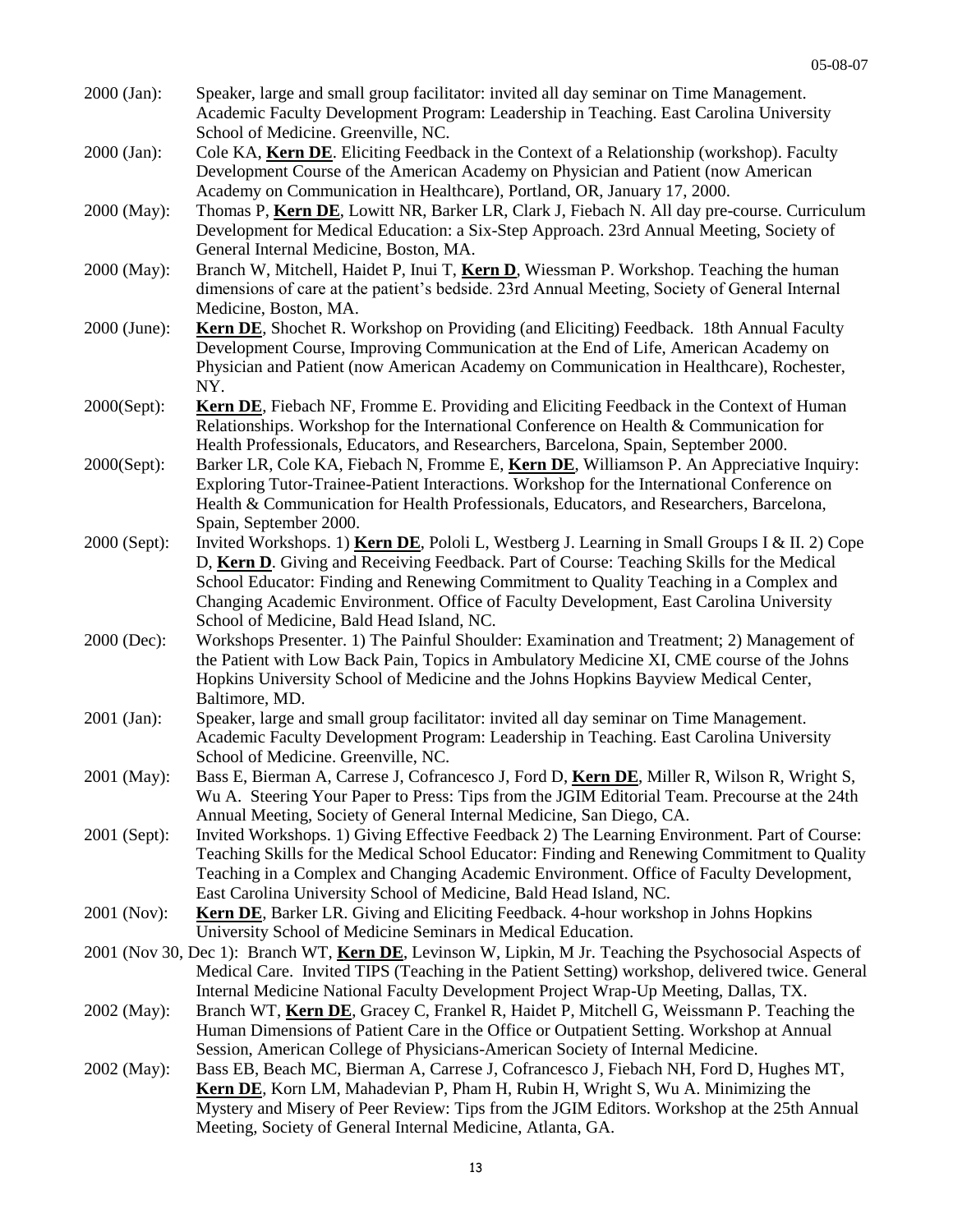| 2002 (May):   | Gracey C, Branch WT, Frankel R, Haidet P, Kern DE, Mitchell G, Weissmann P. Teaching the<br>Human Dimensions of Patient Care in the Outpatient Setting. Workshop at the 25th Annual<br>Meeting, Society of General Internal Medicine, Atlanta, GA.                               |
|---------------|----------------------------------------------------------------------------------------------------------------------------------------------------------------------------------------------------------------------------------------------------------------------------------|
| 2002 (Oct):   | Kern DE, Barker LR. Giving and Eliciting Feedback. 3-hour workshop in Johns Hopkins<br>University School of Medicine Course: Introduction to Teaching in Medicine: Principles,                                                                                                   |
|               | Practices and Issues.                                                                                                                                                                                                                                                            |
| 2003 (Nov 4): | <b>Kern DE</b> , Barker LR. Giving and Eliciting Feedback. 3-hour workshop in Johns Hopkins                                                                                                                                                                                      |
|               | University School of Medicine Course: Introduction to Teaching in Medicine: Principles,                                                                                                                                                                                          |
|               | Practices and Issues                                                                                                                                                                                                                                                             |
| 2004 (May):   | Kern DE, Branch WT Jr, Bass EB, Babbott SF, Bates C, Beasley B, Brady D, Braddock CH III,<br>Eckstrom E, Green M, Haidet P, Jackson JL, Walsh J, Wilson R, Wright S. Making It Count<br>Twice: How to Get Curricular Work Published. Workshop at 27th Annual Meeting, Society of |
|               | General Internal Medicine, Chicago, IL.                                                                                                                                                                                                                                          |
| 2004 (May):   | Wright SW, Levine R, Haidet P, Gress T, Brady D, Caccamese S, Kern DE. Guiding Medical                                                                                                                                                                                           |
|               | Learners Along a Path Toward Personal Growth. Workshop at 27th Annual Meeting, Society of                                                                                                                                                                                        |
|               | General Internal Medicine, Chicago, IL.                                                                                                                                                                                                                                          |
| 2004 (Oct):   | Kern DE, Shochet R. Giving Effective Feedback. Invited workshop. Johns Hopkins / Sinai<br>Hospital Department of Medicine, Baltimore, MD.                                                                                                                                        |
|               | 2004 (Nov 16): Kern DE, Barker LR. Invited session. Giving and Eliciting Feedback. 3-hour workshop in Johns<br>Hopkins University School of Medicine Course: Introduction to Teaching and Learning in<br>Medicine: Principles, Practices and Issues.                             |
| 2005 (Jan):   | Kern DE. Visiting Professor. Workshop: Giving and Eliciting Feedback. New York Medical                                                                                                                                                                                           |
|               | College Department of Medicine faculty development retreat, St. Vincent's Medical Center,<br>Manhattan.                                                                                                                                                                          |
| 2005 (April): | Barker LR, Kern DE. Teaching on the fly  and caught in the fly paper. Faculty development                                                                                                                                                                                        |
|               | workshop for Ambulatory Clerkship preceptors, Department of Medicine, Johns Hopkins                                                                                                                                                                                              |
|               | University School of Medicine.                                                                                                                                                                                                                                                   |
|               |                                                                                                                                                                                                                                                                                  |
| 2005 (May):   | Gracey C, Branch WT, Frankel RM, Haidet PM, Hatem D, Inui TS, Kern DE, Weissmann PF.<br>Precepting Humanism: Developing Tools to Teach Humanistic Care of the Patient. Precourse for<br>28th Annual Meeting, Society of General Internal Medicine, New Orleans, LA.              |
| 2005 (May):   | Kern DE, Branch WT Jr, Bass EB, Babbott SF, Bates C, Beasley B, Brady D, Blackman D,                                                                                                                                                                                             |
|               | Braddock CH III, Brady D, Eckstrom E, Feldman M, Green M, Haidet P, Jackson JL, Walsh J,<br>Wright S. Making It Count Twice: How to Get Curricular Work Published. Workshop for 28th                                                                                             |
|               | Annual Meeting, Society of General Internal Medicine, New Orleans, LA.                                                                                                                                                                                                           |
| 2005 (Nov):   | Pololi L, Kalet A, Kern DE, Lipkin M. Collaborative Mentoring, An Approach for Senior<br>Faculty and Administrators. Workshop for Association of American Medical Colleges (AAMC),                                                                                               |
|               | Annual Meeting, Washington, DC.                                                                                                                                                                                                                                                  |
| 2006 (Mar):   | <b>Kern DE</b> , Barker LR. Invited workshop on giving feedback. Graduate Medical Education<br>Retreat. Johns Hopkins University School of Medicine.                                                                                                                             |
| $2006$ (Apr): | Reed D, Bass EB, Gerrity M, Gozu A, Green ML, Kern DE, Price EG, Windish DM, Wright S.                                                                                                                                                                                           |
|               | Systematic reviews of educational interventions: meeting the need for evidence in medical<br>education. Workshop for 29th Annual Meeting, Society of General Internal Medicine, Los                                                                                              |
|               | Angeles, CA.                                                                                                                                                                                                                                                                     |
| 2006 (May):   | <b>Kern DE</b> , Cayea D, Christmas C, Durso SC. Invited Workshop on Curriculum Development.<br>Johns Hopkins Geriatrics Mini-Fellowship                                                                                                                                         |
| 2006 (Sept):  | Kern DE, Barker LR. Workshop on giving feedback. Medical Education Symposium. Johns<br>Hopkins University School of Medicine.                                                                                                                                                    |
| 2006 (Sept):  | Cole K, Kern DE, Barker LR. Invited workshop on teaching professionalism. Johns Hopkins                                                                                                                                                                                          |
|               | Department of Physical Medicine and Rehabilitation (PM&R) Faculty Education Retreat.                                                                                                                                                                                             |
| 2006 (Oct):   | Visiting Professor. Invited workshop on Small Group Teaching Skills, Division of General                                                                                                                                                                                         |
|               | Internal Medicine, New York University.                                                                                                                                                                                                                                          |
| 2007 (Jan):   | Kern DE, Barker RB, Thomas PA, Nichols D. Giving feedback online course (invited). Johns                                                                                                                                                                                         |
|               | Hopkins School of Medicine Office of Faculty Development website:                                                                                                                                                                                                                |
|               | http://www.hopkinsmedicine.org/fac_development/video/flash/index.html                                                                                                                                                                                                            |
|               |                                                                                                                                                                                                                                                                                  |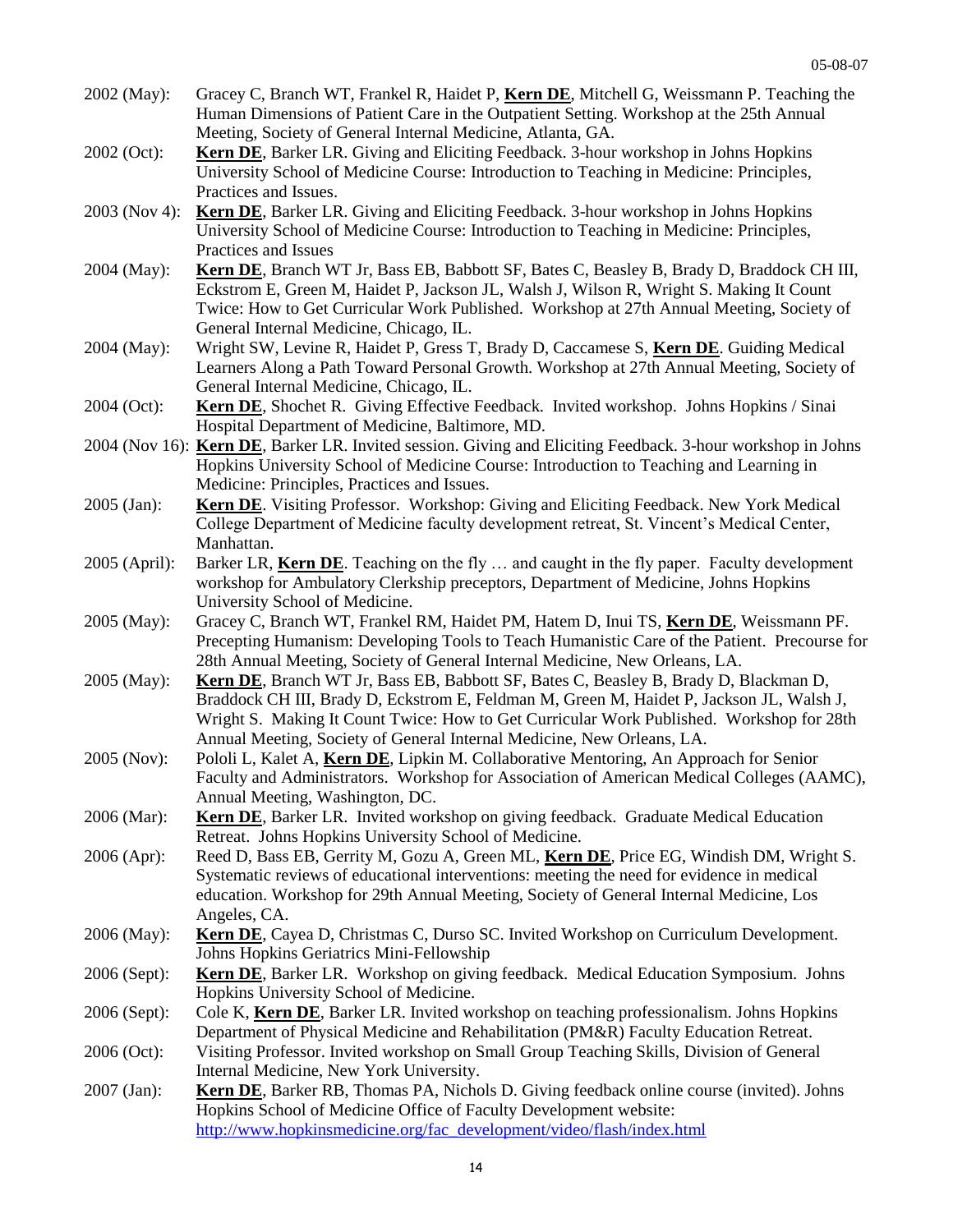- 2007 (Jan): Visiting Professor. Invited Workshop on Curriculum Development, Milton S. Hershey Medical Center, Penn State College of Medicine. Faculty Development Program
- 2007 (Mar, Apr): Introduction to Curriculum Development. Johns Hopkins CME workshop.
- 2007 (Apr): **Kern DE**. Invited workshop on giving presentations. Johns Hopkins Department of Physical Medicine and Rehabilitation (PM&R) Faculty Retreat.

#### *Lectures/Talks:*

1983: Speaker: Noncompliance with medical advice. Johns Hopkins Topics in Ambulatory Medicine Course, Baltimore, Maryland. 1985: Speaker: Pre-operative medical evaluation of patients with vascular disease, case discussion of patient with noncompliance problem. Johns Hopkins Topics in Ambulatory Medicine II, Baltimore, Maryland. . 1988 (Mar): **Kern DE**, Barker LR. Teaching Doctors to Communicate with Patients: An Illustrated Presentation: Wednesday Noon Series, Cultural Program by the Johns Hopkins University Office of Special Events, Baltimore, MD. 1988 (Apr): **Kern DE**, Barker LR. Training Medical Residents in Interviewing Skills and the Psychosocial Domain of Medical Practice: FSK Med-Psych Program. Maryland Psychiatric Liaison Society. 1989 (Apr): Speaker: Deciding what preventive measures to use in your practice: sigmoidoscopy. Johns Hopkins Topics in Ambulatory Medicine IV, Baltimore, MD. 1993 (Nov): 1) Challenges of the 1990's; 2) Low Back Pain. Topics in Ambulatory Medicine VI, Baltimore, Maryland. Speaker. 1997 (Nov): Invited Lecture: Making sense of prevention guidelines. University of Medicine and Dentistry of New Jersey - Robert Wood Johnson Medical School, New Brunswick, NJ. 2001 (Nov): **Kern DE**, Clark JM, Houston TK. Faculty Development for Community-Based Internal Medicine Faculty. Invited plenary presentation. General Internal Medicine National Faculty Development Project Wrap-Up Meeting, Dallas, TX. 2003 (Oct 16): Evidence-Based Approach to the Patient with Low-Back Pain. Invited talk at Current Clinical Issues in Primary Care, Pri-Med Course at Washington Convention Center, sponsored by Johns Hopkins University School of Medicine and Harvard Medical School. 2003 (Oct 23): Curriculum Development in the Era of Competency Education. Invited talk and panel discussion, Clinician-Educator Study Group, American College of Rheumatology Annual Meeting. Orlando, FL. 2004 (Mar): Invited talk on Self and Time Management, Women's Leadership Council, Johns Hopkins University School of Medicine. 2004 (Apr): Visiting Professor, included invited talk on Scholarly Productivity in Medical Education, to the Divisions of General Internal Medicine, University of Missouri, Kansas City, and University of Kansas, Kansas City. 2005 (Jan): Visiting Professor. Keynote Speaker: Curriculum Development: Building the Framework for Sound Experiences in Medical Education. New York Medical College Department of Medicine faculty development retreat, St. Vincent's Medical Center, Manhattan. 2005 (Mar): Linking goals and objectives to educational interventions and curricular assessment. Invited talk at ACGME Annual Educational Meeting in Kissimmee, Florida. 2005 (May): Visiting Professor. St. Luke's International Hospital, Tokyo, Japan. Talk: Curriculum Development and Clinical Competencies in Postgraduate Training. 2006 (Oct): Visiting Professor. Invited Grand Rounds "Making It Count Twice, How to Get Curricular Work Published." Division of General Internal Medicine, New York University. 2006 (Nov): Invited speaker: Shoulder pain: evaluation, management, and course.  $5<sup>th</sup>$  Annual Current Clinical Issues in Primary Care Conference (Pri-Med Conference). CME program sponsored jointly by Johns Hopkins University School of Medicine and Harvard Medical School. Baltimore, MD. 2007 (Jan): Invited Talks: 1) The problem resident: common issues and early recognition; 2) Providing effective early feedback. Invited facilitator: small group discussions. Invited panel member. Educating the Educators IV. Association of University Professors of Ophthalmology.

*Mentoring Programs:*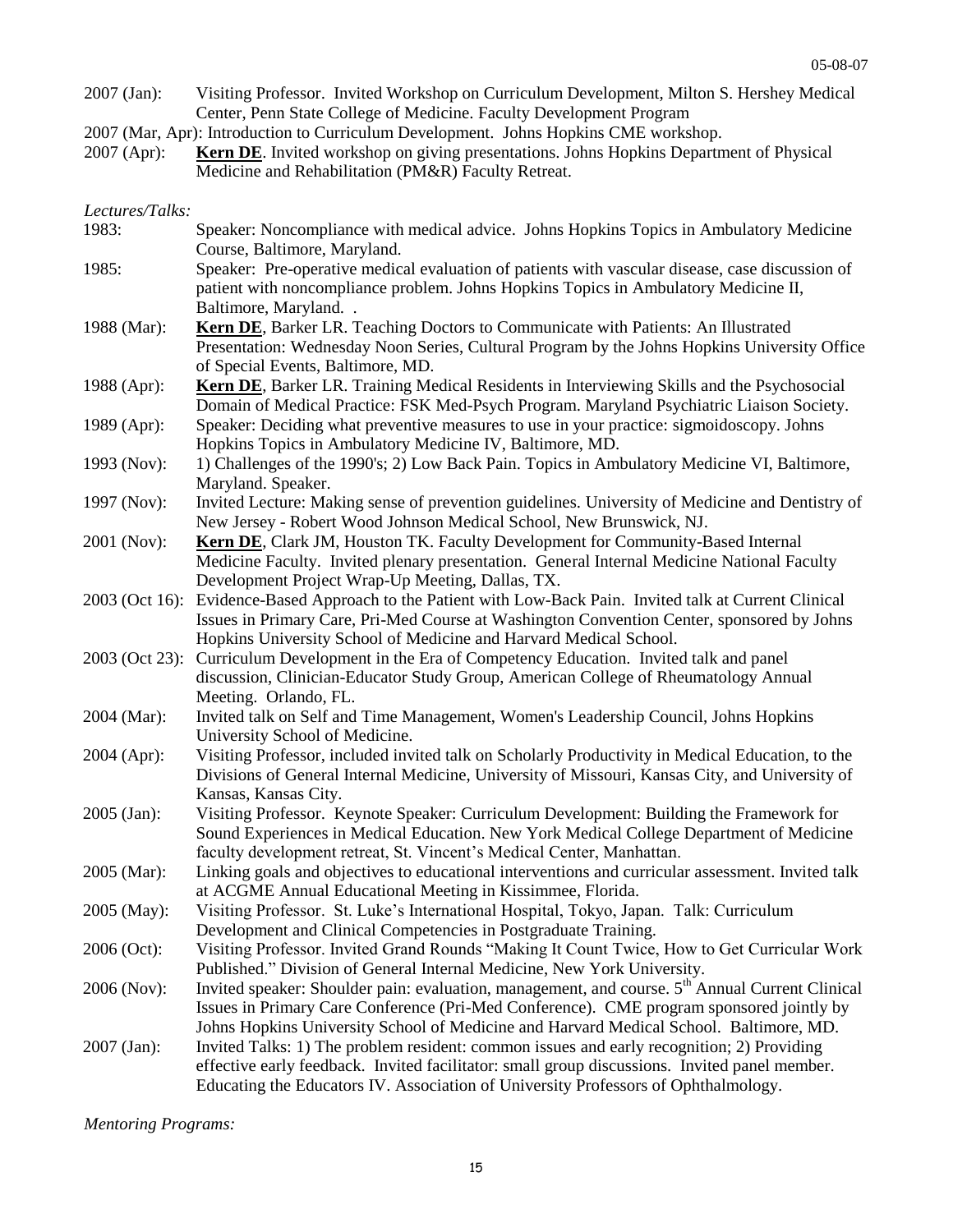- 1995 (May): Invited Mentor, One-on-One Mentoring Program. 18th Annual Meeting, Society of General Internal Medicine, San Diego, CA.
- 1995-96 (May, June, Dec, Jan): Guide for 3 on-site facilitators-in-training: Drs. Julie Elgas, Chris Jerbak, Scott Kaatz. Johns Hopkins Faculty Development Program Special Program in Teaching Skills at Henry Ford Hospital, Detroit, Michigan.
- 1996 (May): Invited Mentor. One-on-One Mentoring Program, 19th Annual Meeting, Society of General Internal Medicine, Washington, D. C.
- 1997 (May): Invited Mentor, One-on-One Mentoring Program, 20th Annual Meeting, Society of General Internal Medicine, Washington, D.C.
- 1998 (Apr): Invited Mentor, One-on-One Mentoring Program, 21st Annual Meeting, Society of General Internal Medicine, Chicago, IL.
- 2005 (May): Invited Mentor (Dr. Kay Ovington, U. Kansas, Kansas City), One-on-One Mentoring Program, 28th Annual Meeting, Society of General Internal Medicine, New Orleans, LA.
- 2007 (Apr): Invited Mentor (Dr. Joseph Rencic, Tufts-New England Medical Center, Boston), One-on-One Mentoring Program. 30<sup>th</sup> Annual Meeting, Society of General Internal Medicine, Toronto, Canada.

#### **Mentoring:**

- 1980-present: Advisor to many GIM residents. Two to 8 per year since the formal assignment of residents to advisors began in 1988.
- 1988- present: Research Project and Career Mentor for GIM Medical Education Fellows: Drs. Nasar Gayed (1988-89), Alnoor Hemani (1991-93), Nancy Lowitt (1992-94), Hal Baker (1993-95), Stewart Babbott (1994-96), Brent Beasley (1995-97), Scott Wright (1995-97), Dionne Blackman (1997- 1999), Robert Jablonover (1997-1999), David Yao (1998-present), Eric Fromme (1999-present), Christopher Phillips (2000-2003), Randy Hebert (2001-2002), Rachel Levine (2001-2004), Eboni Price (2002-2005), Donna Windish (2002-2005), Darcy Reed (2003-2005), Aysegul Gozu (2003 present); Neda Ratanawongs (2004-present), Tony Boonyasai (2004-present), Chayan Chakraborti (2005-present), Fenny Lin (2006-present) (see publications for mentored research projects) (see separate list for current positions of past fellows, available on request)
- 1990-present: Advisor / Mentor to junior faculty members in Division of GIM, JHBMC:  $\geq$  once yearly meetings with each faculty member, where division co-directors review with and provide written feedback to faculty members on their: statements of purpose, accomplishments of the past year, goals, and career paths.

Principal mentor to selected faculty members on scholarly projects: Dr. Karan Cole, Dr. Jeanne McCauley, Dr. Scott Wright, Dr. Leah Wolfe. Co-mentor on research projects: Dr. Karan Cole, Dr. Amy Knight, Dr. Rachel Levine. (see publications)

- 1993-1996: Guide to Facilitators-in-Training, Johns Hopkins Faculty Development Program: Dr. Donna Howard (Teaching Skills, 1993-94), Dr. Patricia Thomas (Curriculum Development 1993-94, Teaching Skills 1995-96).
- 1995-2007: Mentor, One-on-One Mentoring Programs (see above), annual national meetings of the Society of General Internal Medicine: May, 1995; May, 1996; May, 1997; April, 1998; May, 2005; April, 2007.
- 1997-2001: Guide/mentor to Dr. Robert Arnold, Associate Professor (1994-2000) and Leo H. Criep Professor of Medicine (2000-present), University of Pittsburgh, Facilitator-in-Training Program, American Academy on Physician and Patient (now American Academy on Communication in Healthcare).
- 1999-2005: Mentor, GIM Research Fellows: Jeanne Clark (1999-2000, faculty Johns Hopkins University School of Medicine since 7/00, currently Associate Professor of Medicine and Director, GIM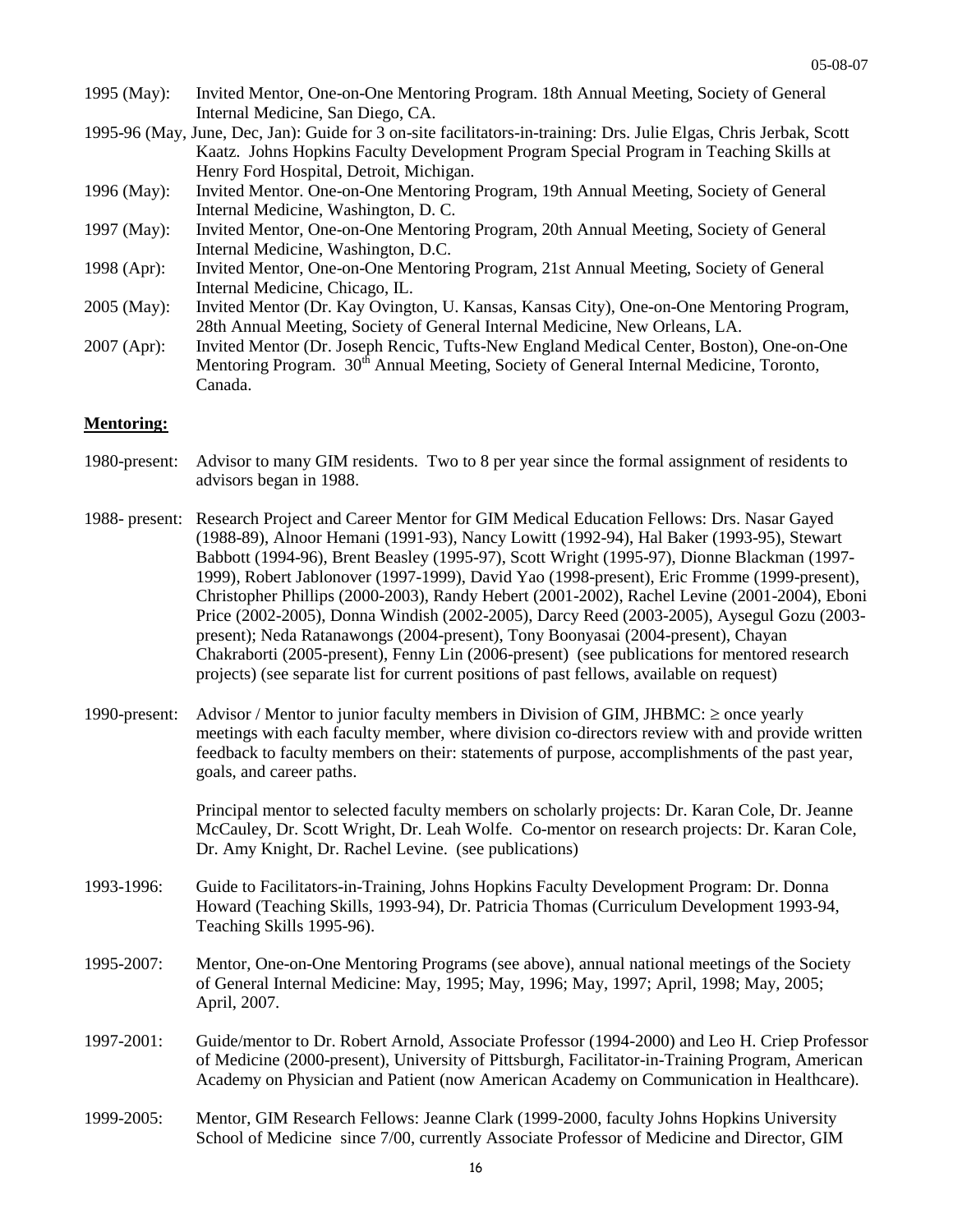Fellowship), Thomas Houston (1999-2001, Assistant Professor, University of Alabama since 7/01).

- 2002-present: Ongoing Co-Mentoring Relationship: Linda Pololi, MD, Visiting Scholar in the Women's Studies Research Center, Brandeis University; formerly Assistant Dean, Professor of Medicine, and Founding Director of the Office of Faculty Development and at East Carolina University; formerly Professor of Medicine and Vice Chancellor for Education at the University of Massachusetts Medical School, currently Senior Scientist and Resident Scholar, Women's Studies Research Center, Brandeis University Women's an Principal Investigator, Macy sponsored National Initiative on Gender, Culture, and Leadership in Medicine (C-Change) project.
- 2004-2006: Mentor to Janice Hanson, PhD, Research Assistant Professor in the Pediatric Education Section at the Uniformed Services University of the Health Sciences (USUHS), and colleague from the American Academy on Physician and Patient (now American Academy on Communication in Healthcare).

#### **Educational Program Building / Leadership:**

#### Johns Hopkins:

| 1980-1990<br>1992-1993,<br>1994-1995 | Director and Co-Developer, Johns Hopkins Residency Program in General Internal<br>Medicine, JHBMC/FSK/BCH.                                                                                                                                                                                      |
|--------------------------------------|-------------------------------------------------------------------------------------------------------------------------------------------------------------------------------------------------------------------------------------------------------------------------------------------------|
| 1980-1998:                           | Co-Coordinator of overall curriculum in ambulatory medicine for all residents.                                                                                                                                                                                                                  |
| 1980-1990:                           | Development and coordination of ambulatory rotations for GIM residents in gynecology,<br>musculoskeletal disorders, otolaryngology, ophthalmology, minor surgery.                                                                                                                               |
| 1983-2000                            | Co-Developer and alternating Program Director of Johns Hopkins Topics in Ambulatory<br>Medicine Course for primary care physicians (eclipsed in 2001 by Pri-Med, a larger<br>course run jointly by the Division of General Internal Medicine at Johns Hopkins and by<br>Harvard Medical School) |
| 1983-present:                        | Co-Developer of and core faculty for Med-Psych (communication skills and<br>psychosocial medicine) rotation for medical residents, JHBMC.                                                                                                                                                       |
| 1987-present                         | Co-Developer and Co-Director, Johns Hopkins Faculty Development Program for<br>Clinician-Educators, and Director, Program in Curriculum Development; developer and<br>co-developer of numerous faculty development special programs and workshops (see<br>Continuing Medical Education)         |
| 1988-present                         | Co-Developer and Co-Director, Medical Education Track, GIM Fellowship Program                                                                                                                                                                                                                   |
| 1996                                 | Coordinator, Department of Medicine Faculty Retreat on Medical Education and<br>Teaching.                                                                                                                                                                                                       |
| 1996-2002                            | Coordinator, Co-Developer of Curriculum in Managed Care and Practice Management<br>for GIM Residency Program (1996-2000)                                                                                                                                                                        |
| 1999:                                | Developer and Coordinator, first PGY-2 Residency Retreat, for the transition from<br>PGY-1 to PGY-2 of residency, JHBMC Internal Medicine Residency Program                                                                                                                                     |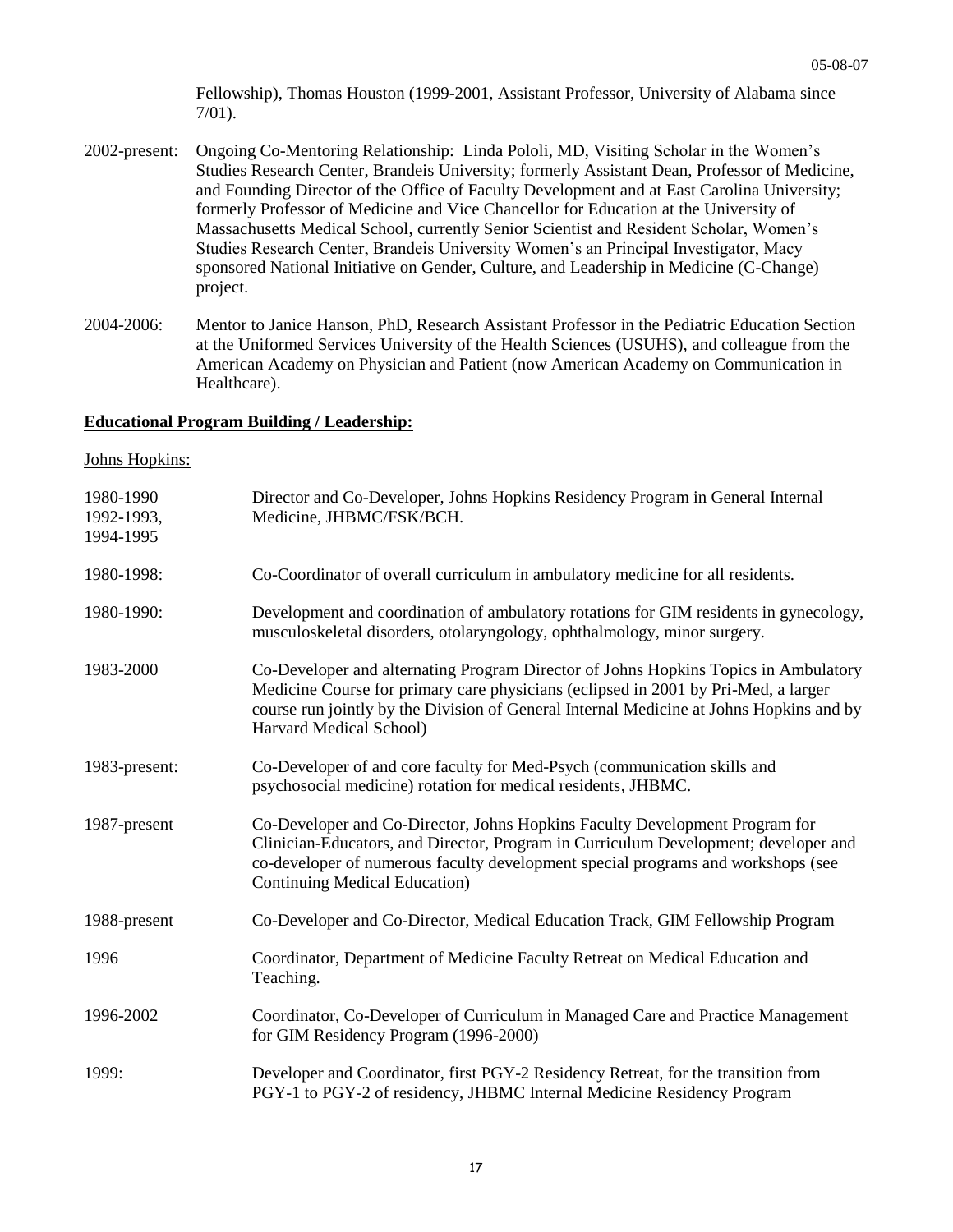| 2002-present | Director and Founder, the Osler Center for Clinical Excellence at Johns Hopkins, a<br>center that supports research and development of educational programs on doctor-<br>patient communication and the role of the personal physician (website<br>http://www.hopkinsbayview.org/oslercenter/index.html ).                                                                                                                                                                                                                                         |
|--------------|----------------------------------------------------------------------------------------------------------------------------------------------------------------------------------------------------------------------------------------------------------------------------------------------------------------------------------------------------------------------------------------------------------------------------------------------------------------------------------------------------------------------------------------------------|
| National:    |                                                                                                                                                                                                                                                                                                                                                                                                                                                                                                                                                    |
| 1999-2002    | Project Evaluator. National faculty development project: Generalist Faculty Teaching in<br>Community-Based Ambulatory Settings. Project of all major U.S. internal medical<br>professional organizations, coordinated by the Association of Professors of Medicine,<br>and funded by the Health Resources and Services Administration (HRSA), Bureau of<br>Health Professions. Involved participation in program / conference planning.                                                                                                            |
| 2006-present | Project Co-Investigator. C(ulture)-Change: Gender, Culture, and Leadership in Academic<br>Medicine. A five-year project starting 2006 funded primarily by the Macy Foundation.<br>Linda Pololi, MB, BS, Brandeis University, Principal Investigator. A multi-institutional<br>project design to promote organizational and cultural change at five medical schools.<br>Member, Executive Planning Group. Co-Developer and Facilitator for Learning Action<br>Research Network of high level teams, including deans, from the five medical schools. |

## **Educational Extramural Funding:**

| Grants:<br>Current<br>2006-2011 | Gender, Culture, and Leadership in Academic Medicine, A multi-institutional project<br><b>Macy Foundation</b><br>\$<br>PI: Linda Pololi, MB, BS, Brandeis University<br>Role: Project Co-Investigator; 15% salary support. Member, Executive Planning Group.<br>Co-Developer and Facilitator for Learning Action Research Network of high level teams,<br>including deans, from five medical schools. |
|---------------------------------|-------------------------------------------------------------------------------------------------------------------------------------------------------------------------------------------------------------------------------------------------------------------------------------------------------------------------------------------------------------------------------------------------------|
| Pending                         |                                                                                                                                                                                                                                                                                                                                                                                                       |
| Previous<br>1984-87             | Residency Training in General Internal Medicine, Johns Hopkins University<br>5-D28PE-13163-07 to 09<br>USPHS, Health Resources and Services Administration, Bureau of Health Professions<br>\$650,000.<br>Co-Project Director                                                                                                                                                                         |
| 1987-90                         | Faculty Development Program in General Internal Medicine, Johns Hopkins University<br>5-D28-PE53014-01 to 03<br>USPHS, Health Resources and Services Administration, Bureau of Health Professions<br>\$750,000<br>Co-Project Director and Core Faculty                                                                                                                                                |
| 1988-91                         | Improving Psychosocial Problem Address in Primary Care<br>National Institute of Mental Health<br>\$706,500<br>PI: Debra Roter, Dr.PH, Project Director<br>Co-Investigator with Partial Salary Support, Randomized controlled study of the practices of community-<br>based physicians and the impact of educational interventions,                                                                    |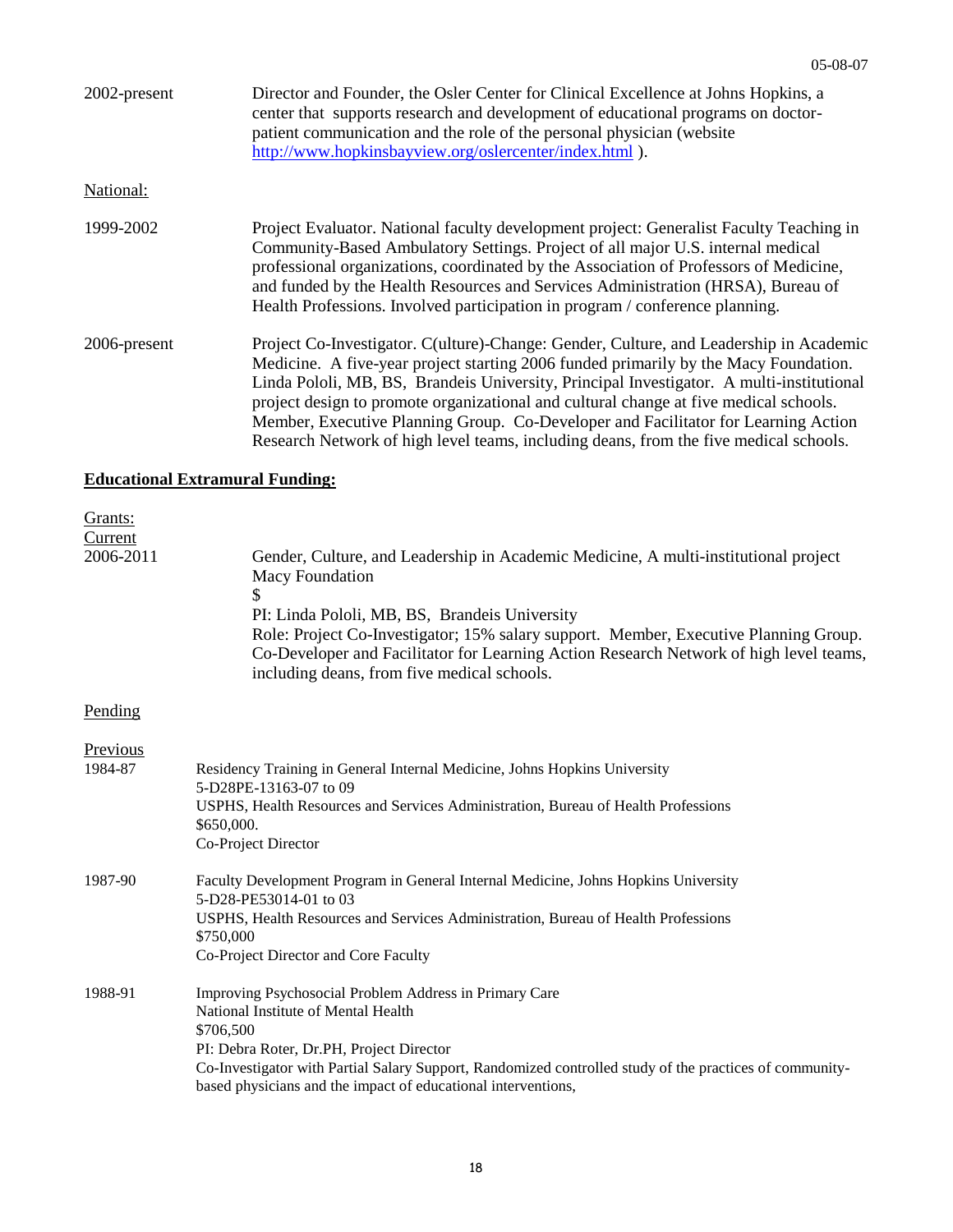| 1990-93    | Residency Training in General Internal Medicine, Johns Hopkins University<br>1-D28-PE13215-01 to 03                                                              |
|------------|------------------------------------------------------------------------------------------------------------------------------------------------------------------|
|            | USPHS, Health Resources and Services Administration, Bureau of Health Professions<br>\$400,000                                                                   |
|            | Project Director                                                                                                                                                 |
| 1990-93    | Faculty Development Program in General Internal Medicine, Johns Hopkins University                                                                               |
|            | 2-D28-PE53014-04 to 07<br>USPHS, Health Resources and Services Administration, Bureau of Health Professions                                                      |
|            | \$500,000<br>Co-Project Director and Core Faculty                                                                                                                |
|            |                                                                                                                                                                  |
| 1993-96    | Residency Training in General Internal Medicine, Johns Hopkins University<br>2 D 28 PE13215-04 to 06                                                             |
|            | USPHS, Health Resources and Services Administration, Bureau of Health Professions<br>480,000                                                                     |
|            | Project Director                                                                                                                                                 |
| 1993-96    | Faculty Development Program in General Internal Medicine, Johns Hopkins University                                                                               |
|            | 2D28 PE 53014-07 to 09<br>USPHS, Health Resources and Services Administration, Bureau of Health Professions                                                      |
|            | \$685,371.                                                                                                                                                       |
|            | Co-Project Director and Core Faculty                                                                                                                             |
| 1996-99    | Residency Training in General Internal Medicine, Johns Hopkins University<br>DHHS. Health Resource and Service Administration, Bureau of Health Professions      |
|            | \$499,000                                                                                                                                                        |
|            | Project Director                                                                                                                                                 |
| 1997-00    | Faculty Development Program in General Internal Medicine, Johns Hopkins University<br>1D28 PE 0086-01 to 03                                                      |
|            | USPHS, Health Resources and Services Administration, Bureau of Health Professions                                                                                |
|            | \$438,697<br>Co-Project Director and Core Faculty                                                                                                                |
|            |                                                                                                                                                                  |
| 2000-03    | Faculty Development Program in General Internal Medicine, Johns Hopkins University<br>1D14 HP 00049-01 to 03                                                     |
|            | USPHS, Health Resources and Services Administration, Bureau of Health Professions<br>\$771,952.                                                                  |
|            | Project Co-Director                                                                                                                                              |
| 2003-06    | Faculty Development in Primary Care, Johns Hopkins University                                                                                                    |
|            | 8D55 HP 00049-04 0<br>USPHS, Health Resources and Services Administration, Bureau of Health Professions                                                          |
|            | \$1,056,459                                                                                                                                                      |
| Contracts: |                                                                                                                                                                  |
| 1999-02    | Generalist Faculty Teaching in Community-Based Ambulatory Settings, National faculty<br>development project:                                                     |
|            | Coordinated by Association of Professors of Medicine, and funded by the Health Resources and                                                                     |
|            | Services Administration (HRSA), Bureau of Health Professions<br>\$100,000 total direct costs, \$10,000 supplement for salary support for DK, 10% FTE support for |
|            | Jeanne Clark (former fellow)(2000-2002), and 10% FTE for Tom Houston (former                                                                                     |
|            | fellow) (2001-2002).<br>Project Evaluator. Subcontract for Project Evaluation                                                                                    |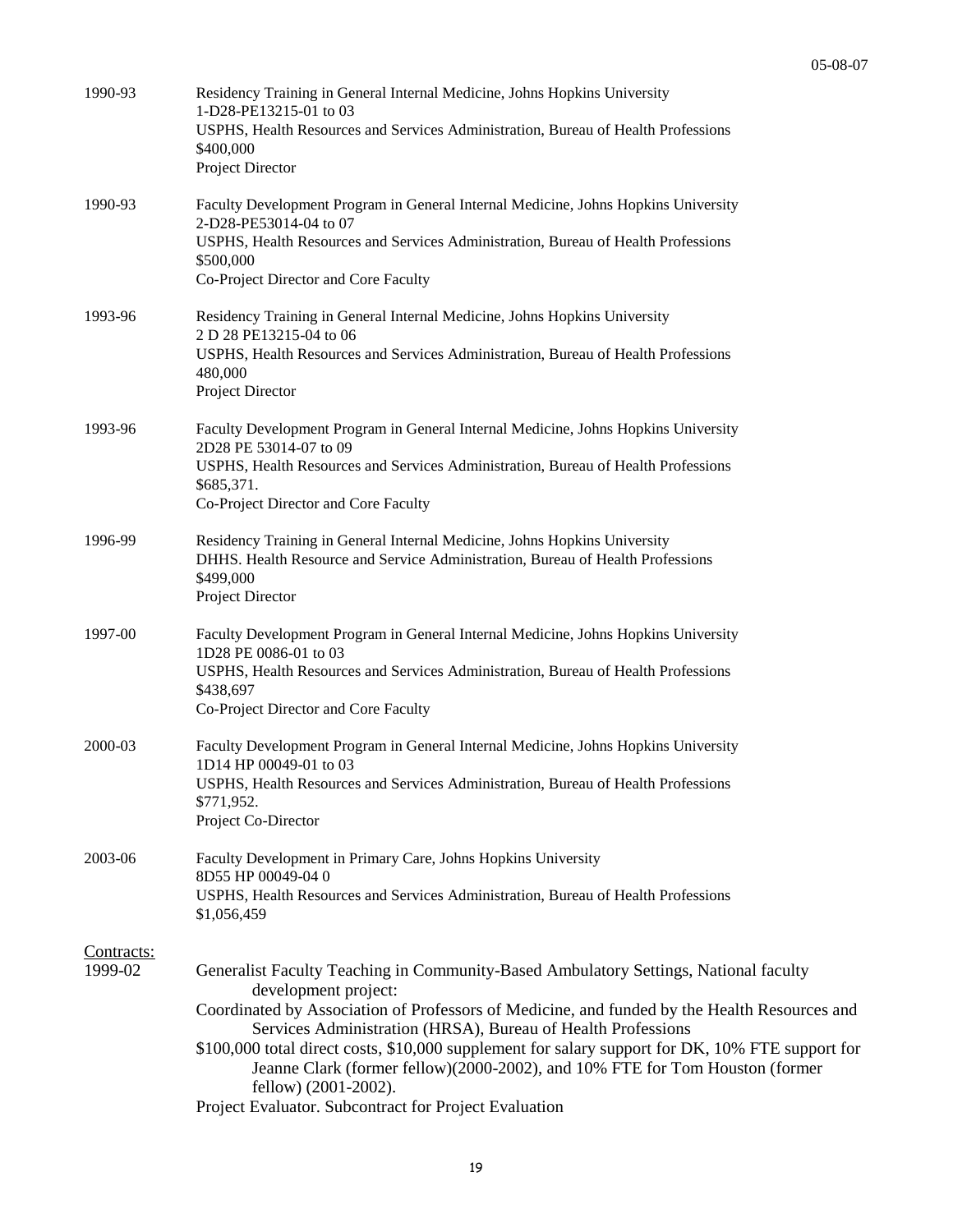## **CLINICAL ACTIVITIES:**

#### **Certification / Examinations:**

Medical Licensure **-** State of Maryland, D0018744, 1976 to present

National Board Examinations - Passed: Part I, 1970; Part II, 1971; Part III, 1972.

American Board of Internal Medicine - Diplomate, 1979 (ID#71042)

#### **Clinical (Service) Responsibilities:**

| 1979-present:                                  | Inpatient ward attending one month per year.                                                                                                   |
|------------------------------------------------|------------------------------------------------------------------------------------------------------------------------------------------------|
| $1979 - 2/00$ :                                | Medical staff, Northpoint Medical Center, a community-based practice of JHBP, from 24<br>to 6 clinic hours per week.                           |
| $2 - 6/00$                                     | Medical staff, Johns Hopkins at Greater Dundalk, a community-based practice of Johns<br>Hopkins Bayview Physicians, P.A., 6 clinic hours/week. |
| $7/00 - 6/05$ :                                | GIM Faculty Practice, 20% FTE, JHBMC.                                                                                                          |
| $7/04$ -present:                               | Executive Health, 1 day per month, Johns Hopkins Outpatient Center                                                                             |
| $7/05$ -present:                               | GIM Faculty Practice, 10% FTE, JHBMC.                                                                                                          |
| <b>Clinical Program Building / Leadership:</b> |                                                                                                                                                |

1980-1989 Associate Director, Medical Clinics, FSK/BCH

1989-2001 Director, Community-Based Practices, Johns Hopkins Bayview Physicians, P.A. Upgraded clinical operations and medical records. Recruited and trained clinicianeducator faculty for the practices. Developed practices as an integral part of outpatient clinical training for GIM residents.

#### **Clinical Extramural Funding: none**

## **SYSTEM INNOVATION and QUALITY IMPROVEMENT Activities** *This section was not required at the time of Dr. Kern's promotion*

#### **ORGANIZATIONAL ACTIVITIES**

#### **Institutional Administrative Appointments:**

#### Administrative Appointments:

| 1980-1986    | Associate Director, Division of General Internal Medicine, FSK/BCH.                          |
|--------------|----------------------------------------------------------------------------------------------|
| 1980-1989    | Associate Director, Medical Clinics, FSK/BCH                                                 |
|              | 1980-90, 92-93, 94-95 Director, Johns Hopkins Residency Program in General Internal Medicine |
|              | JHBMC/FSK/BCH.                                                                               |
| 1987-2005    | Co-Director, Division of General Internal Medicine, JHBMC/FSK                                |
| 1987-present | Co-Director, Johns Hopkins Faculty Development Program for Clinician-Educators,              |
|              | Director, Program in Curriculum Development                                                  |
| 1988-present | Co-Director, Medical Education Track, GIM Fellowship Program                                 |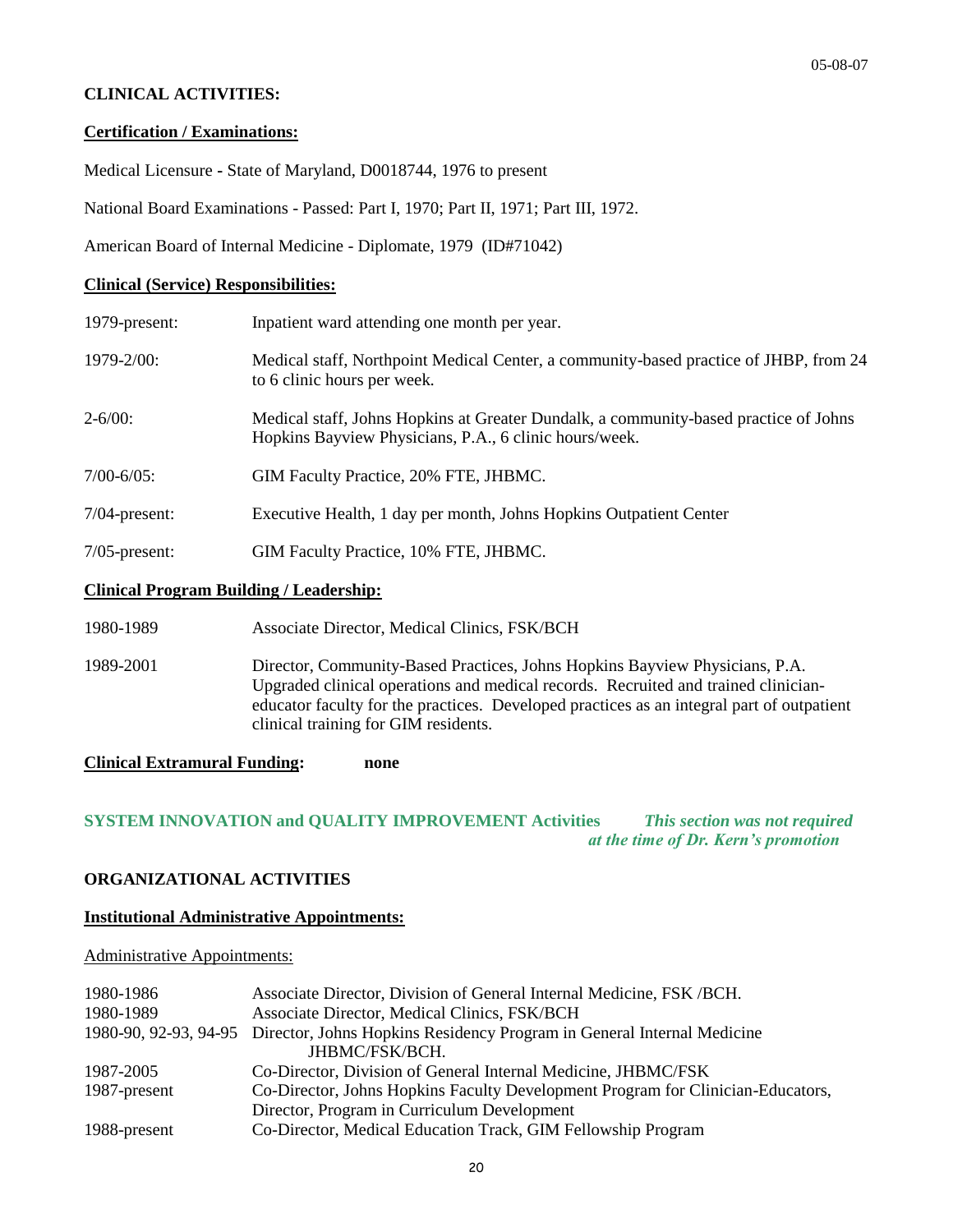| 1989-2002       | Director, Community-Based Practices, Johns Hopkins Bayview Physicians, P.A.              |
|-----------------|------------------------------------------------------------------------------------------|
| 2002-present    | Director, Osler Center for Clinical Excellence at Johns Hopkins                          |
| $2005$ -present | Director, Division of General Internal Medicine, Johns Hopkins Bayview Medical<br>Center |

Committees:

| 1979-present:<br>1981-1990:<br>1982-1986: | Member, Ad Hoc Committees on Medical House Staff Curriculum, JHBMC/FSK/BCH<br>Chairman, General Internal Medicine Outpatient Chart Review Committee, FSK/BCH<br>Member, Credentials Committee, FSK/BCH                                          |
|-------------------------------------------|-------------------------------------------------------------------------------------------------------------------------------------------------------------------------------------------------------------------------------------------------|
| 1985-1993:                                | Member, Joint Committee on House Staff and Postdoctoral Programs, JHU School of<br>Medicine, 1985-1993; Chairman, Subcommittee on Assessment of Clinical Competence,<br>1986; Member, Subcommittee on Resident Hours and Supervision, 1988-1991 |
| 1986:                                     | Member, Task Force to establish an Ethics Committee, FSK                                                                                                                                                                                        |
| 1987-1993:                                | Member, Ethics Committee and its education subcommittee, FSK                                                                                                                                                                                    |
| 1988-present:                             | Member House Staff Evaluation Committee, Department of Medicine, JHBMC                                                                                                                                                                          |
| 1989-1996:                                | Chair, Management Group, Community-Based Practices, Johns Hopkins Bayview<br>Physicians, P.A.                                                                                                                                                   |
| 1989-2000:                                | Member, Research Committee, Community-Based Practices, JHBP<br>Chair 1989-1992, 1994-present                                                                                                                                                    |
| 1989-1992:                                | Chair, Education Committee, Community-Based Practices, JHBP                                                                                                                                                                                     |
| 1989-1992:                                | Chair, Referral and Consultation Committee, Community-Based Practices, JHBP                                                                                                                                                                     |
| 1989-2000:                                | Member, Medical Directors/Quality Assurance Committee, Community-Based Practices,<br>JHBP; Chair 1989-1996                                                                                                                                      |
| 1989-2000:                                | Chair, Medical Records Committee, Community-Based Practices, JHBP                                                                                                                                                                               |
| 1990-2000:                                | Member, JHBP Board of Directors (1990-1993) and Advisory Board (1993-2000)                                                                                                                                                                      |
| 1991-1992:                                | Member, Ad Hoc House Staff Planning Group, Johns Hopkins Medical Institutions                                                                                                                                                                   |
| 1991-92, 93-00                            | Member, JHBMC/FSK Medical Board Member, JHBMC/FSK Medical Board                                                                                                                                                                                 |
| 1992-1993:                                | Member, Strategic Planning Team, JHBP.                                                                                                                                                                                                          |
| 1994-2000:                                | Member, Joint JHBMC/JHBP Strategic Planning Team                                                                                                                                                                                                |
| 1994-1995:                                | Member, Ad Hoc Committee on Johns Hopkins Hospital/JHBMC Residency Integration                                                                                                                                                                  |
| 1994-95:                                  | Member, Ad Hoc Committee on Access, JHBP                                                                                                                                                                                                        |
| 1994-95:                                  | Member, Ad Hoc Pre-Admission Committee, JHBP/JHBMC                                                                                                                                                                                              |
| 1994-1996:                                | Chair, JHBP Utilization Management Committee                                                                                                                                                                                                    |
| 1996-2000:                                | Chair, JHBP Community-Based Practices Executive Group                                                                                                                                                                                           |
| 1996-2000:                                | Chair, JHBP Community-Based Practices Utilization Committee                                                                                                                                                                                     |
| 1997-2000:                                | Member, Secretary JHBP Management Committee                                                                                                                                                                                                     |
| 2000-present:                             | Member, Intern Selection Committee, Department of Medicine, JHBMC                                                                                                                                                                               |
| 2002:                                     | Member, Committee to review CVs of women Assistant Professors, Department of                                                                                                                                                                    |
|                                           | Medicine, Johns Hopkins University School of Medicine                                                                                                                                                                                           |
| 2002-present:                             | Member, Diversity Council, Department of Medicine, Johns Hopkins University School<br>of Medicine: Co-Chair, Subcommittee 1 (Mentoring & Outreach) 2004-2005.                                                                                   |
| 2005-present:                             | Member, Task Force on establishing a Masters in Education program.                                                                                                                                                                              |

## **Editorial Activities:**

| Reviewer  | Annals of Internal Medicine (commended as one of best reviewers, top 10% of reviews,<br>2006) |
|-----------|-----------------------------------------------------------------------------------------------|
|           | JAMA.<br>Journal of American Geriatric Society<br>Journal of General Internal Medicine        |
| 1999-2002 | Associate Editor: Journal of General Internal Medicine                                        |
| 2000-2002 | Associate Editor: Principles of Ambulatory Medicine, 6 <sup>th</sup> edition, 2003            |
| 2003-2004 | Editor, Education Issue: Journal of General Internal Medicine                                 |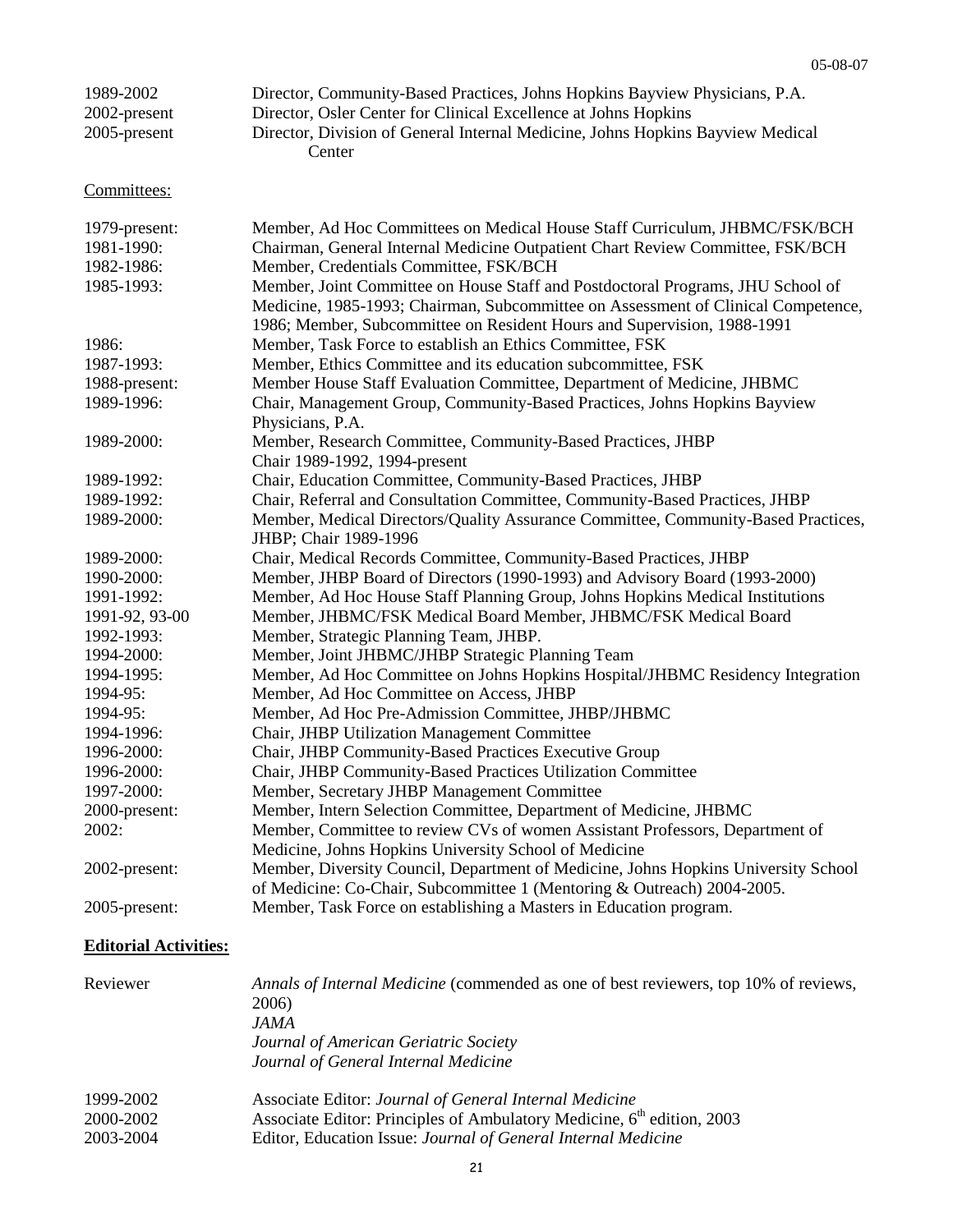| 2004-2007    | Editor: Principles of Ambulatory Medicine, $7th$ edition, 2007 |
|--------------|----------------------------------------------------------------|
| 2006-Present | Editorial Board, Journal of General Internal Medicine          |

## **Advisory Committees, Review Groups/Study Sections:**

| 1985-2000:   | Advisory Board, Initiative for Public Health in Southwestern Ohio.                  |
|--------------|-------------------------------------------------------------------------------------|
| 1993-1996:   | Member and SGIM Representative, Community-Based Teaching Task Force, American       |
|              | College of Physicians.                                                              |
| 1994 (June): | SGIM Representative, meeting on program direction for Primary Care Medical          |
|              | Education Branch, Bureau of Health Professions, HRSA, Public Health Service, DHHS,  |
|              | Washington, D.C.                                                                    |
| 1995 (Nov):  | SGIM Representative at FCIM (Federated Council of Internal Medicine) Task Force     |
|              | meeting on residency curriculum.                                                    |
| 1996-2000:   | Member, Step 3, Computer-based Case Simulation Committee, U S Medical Licensing     |
|              | Examination, National Board of Medical Examiners.                                   |
| 1997 (Feb):  | Peer Reviewer, U.S. Department of Health and Human Services, Public Health Service, |
|              | Health Resources and Services Administration, Bureau of Health Professions, Faculty |
|              | Development grant applications in Family Medicine, General Internal Medicine, and   |
|              | General Pediatrics, Silver Spring, MD.                                              |

#### **Professional Societies:**

| 1980-present: | Member, American College of Physicians (ACP), Fellow since 7/98                        |
|---------------|----------------------------------------------------------------------------------------|
| 1980-present: | Society of General Internal Medicine (SGIM); 2004, 2005, 2006 – selection committee    |
|               | for Career Achievements in Medical Education Award                                     |
| 1985-present: | Member, American Academy on Communication in Healthcare (AACH), formerly the           |
|               | American Academy on Physician and Patient (AAPP) (1997-2006), and the SGIM Task        |
|               | Force on Doctor and Patient (pre 1997); facilitator-in-training 1992-1997; facilitator |
|               | 1997-present; guide to facilitator-in-training 1997-2001; planning committee for AACH  |
|               | Research Forum 2006.                                                                   |

**Conference Organizer, Session Chair:** see above under Educational Activities, Teaching, CME Instruction.

## **Consultantships:**

| 1993 (Dec):    | Consultant, Highland Hospital Residency Program, University of Rochester, NY             |
|----------------|------------------------------------------------------------------------------------------|
| 1995 (Apr):    | Consultant, panel member for the Rheumatology section, The Consultation Guide            |
|                | Project, coordinated by Dr. Paul Ladenson, Baltimore, MD.                                |
| 1997 (May)     | Consultant, SGIM Representative, Title VII discussions on program direction for          |
|                | Primary Care Medical Education Branch, Bureau of Health Professions, Health              |
|                | Resources and Services Administration, Public Health Service, U.S. Department of         |
|                | Health and Human Services, Crystal City, VA.                                             |
| 1998 (Dec)     | Consultant on Development of a faculty development program, Carolinas Medical            |
|                | Center, Charlotte, NC.                                                                   |
| 2002 (Oct 8-9) | Consultant to Dr. Linda Pololi, Vice Chancellor for Education, University of             |
|                | Massachusetts Medical School, on strategic planning for medical student education.       |
|                | Facilitator, 2-day retreat on strategic planning for medical student education,          |
| $2002$ (Apr):  | Invited consultation for Primary Care Track of Internal Medicine Residency Program, by   |
|                | Dr. Brent Beasley, Associate Professor of Medicine, Associate Program Director,          |
|                | Internal Medicine Residency Program, University of Missouri in Kansas City.              |
| 2004 (Apr):    | Consultant and Visiting Professor, Divisions of General Internal Medicine, University of |
|                | Missouri, Kansas City, St. Luke's Hospital, and University of Kansas Medical Center.     |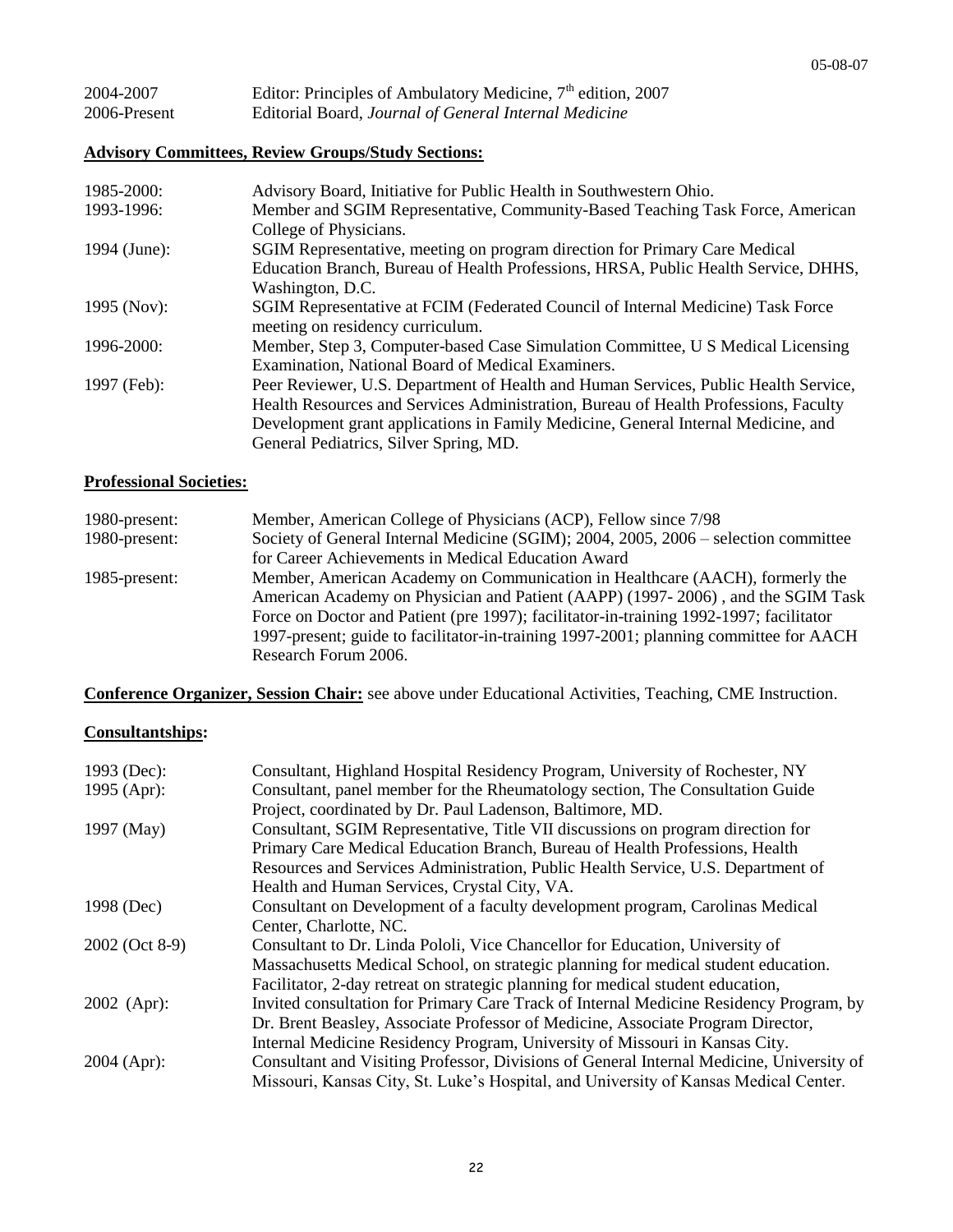2005 (Jan) Invited consultation, facilitator, keynote speaker, visiting professor, New York Medical College, Department of Medicine, St. Vincent's Medical Center, Manhattan, for faculty development retreat. **RECOGNITION: Awards, Honors:** 3/02 Clinician-Educator of the Year Award, 2002, presented at Mid-Atlantic Region of the Society of General Internal Medicine, New York City. 5/03 Career Achievements in Medical Education Award, Society of General Internal

Medicine, awarded at national meeting, Vancouver, BC. The award is the Society's most prestigious educational honor, awarded annually to an individual whose lifetime contributions have had a national impact on medical education.

#### **Invited Talks / Panels (outside Johns Hopkins):**

- *Course Director/ Co-Director:*
- 2003 (Jun 7-8): Invited Pre-Course Director. **Kern DE**, Hewson M, Jensen N. Curriculum Development in the Era of Competency Education. 21st Annual National Faculty Development Course of the American Academy on Physician and Patient (now American Academy on Communication in Healthcare). Madison, WI.

*Course/Program/Session Facilitation:*

- 1995-96 (May, June, Dec, Jan): Facilitator, Johns Hopkins Faculty Development Program Special Program in Teaching Skills at Henry Ford Hospital, Detroit, Michigan; Guide for 3 on-site facilitators-intraining: Drs. Julie Elgas, Chris Jerbak, Scott Kaatz.
- 1995 (Oct): Facilitator; Johns Hopkins Faculty Development Program Special Program in Teaching Skills at Franklin Square Hospital, Baltimore, MD.
- 1995 (Nov): Facilitator, Johns Hopkins Faculty Development Program Special Program in Teaching Skills, Albert Einstein Hospital, Philadelphia, PA.
- 1996 (Feb): Babbott S, **Kern DE**, C Walters. Program Evaluation and Evolution. National symposium on Community-Based Teaching; State of the Art and How to Get There. Sponsored by the Community-Based Teaching Project of the American College of Physicians. Supported by a grant from the Pew Charitable Trust.
- 1996 (April): Facilitator, Johns Hopkins Faculty Development Program Special Program in Teaching Skills Temple University School of Medicine, Philadelphia, Pennsylvania.
- 1996 (May): Facilitator, Johns Hopkins Faculty Development Program Special Programs on Feedback and One-on-One Precepting. York County Hospital, York, PA.
- 1996 (Nov): Faculty, Johns Hopkins Faculty Development Program. Special Program: Training facilitators for COMSORT Program on Facilitating Change in Hypertensive Patients. Baltimore, MD.
- 1997 (June): Facilitator, with Cole KA and Thomas PA. JHU Faculty Development Special Program on Scholarship, Teaching Portfolio, and Time Management for Eastern Virginia Medical School, Norfolk, VA.
- 1997 (June): Facilitator, Skills and Personal Awareness Groups. 15th Annual Teaching Medical Interviewing Faculty Development Course, American Academy on Physician and Patient (now American Academy on Communication in Healthcare), Boston, MA.
- 1998 (June): Facilitator, Skills and Personal Awareness Groups. 16th Annual Teaching Medical Interviewing Faculty Development Course, American Academy on Physician and Patient (now American Academy on Communication in Healthcare), Atlanta, Ga.
- 1998 (Oct): Invited Facilitator for small and large groups in course: Teaching Skills for the Medical School Educator: Finding and Renewing Commitment to Quality Teaching in a Complex and Changing

<sup>1995 (</sup>May): Invited Facilitator, Study Sessions. 18th Annual Meeting, Society of General Internal Medicine, San Diego, CA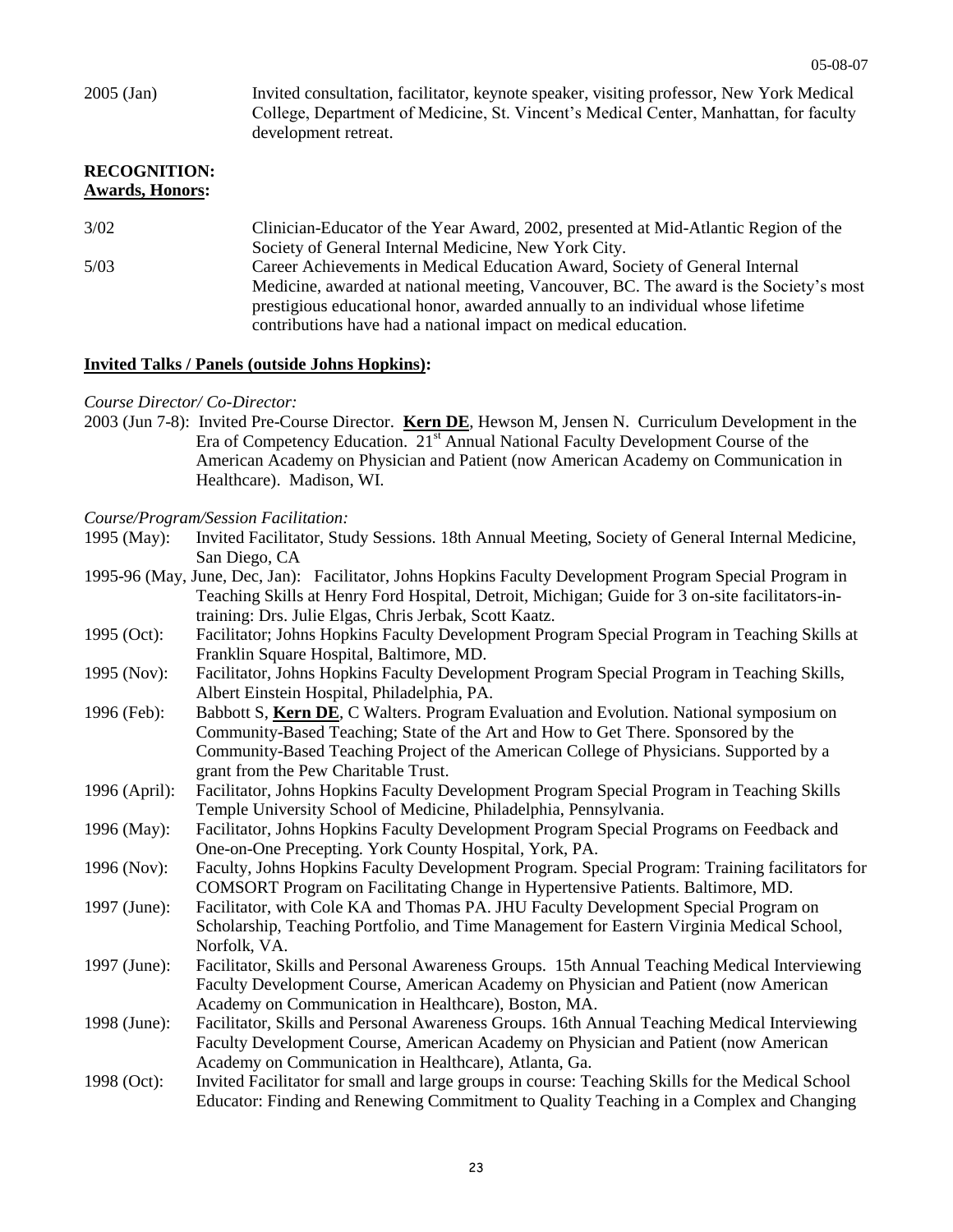Academic environment. Office of Course. East Carolina University School of Medicine, Bald Head Island, NC.

- 1999 (Mar, May): Facilitator, Faculty Development Special Program on management, feedback, conflict management, small groups, team-building, motivation, empowerment, and change-agentry for Baylor Health Care System, Dallas, TX.
- 1999 (June): Facilitator, Skills and Personal Awareness Groups. 17th Annual Teaching Medical Interviewing Faculty Development Course, American Academy on Physician and Patient (now American Academy on Communication in Healthcare), Worcester, MA.
- 1999 (Oct): Invited Facilitator for small and large groups in course: Teaching Skills for the Medical School Educator: Finding and Renewing Commitment to Quality Teaching in a Complex and Changing Academic environment. Office of Course. East Carolina University School of Medicine, Bald Head Island, NC.
- 2000 (June): Facilitator, Skills and Personal Awareness Groups. 18th Annual Faculty Development Course, Improving Communication at the End of Life, American Academy on Physician and Patient (now American Academy on Communication in Healthcare), Rochester, NY.
- 2000 (Sept): Invited Facilitator for small and large groups in course: Teaching Skills for the Medical School Educator: Finding and Renewing Commitment to Quality Teaching in a Complex and Changing Academic environment. Office of Course. East Carolina University School of Medicine, Bald Head Island, NC.
- 2001 (June): Facilitator, Skills and Personal Awareness Groups. 19th Annual Faculty Development Course, Healthcare Communication on the Border, The Clinician-Patient Relationship in a Diverse World, American Academy on Physician and Patient (now American Academy on Communication in Healthcare), Albuquerque, NM.
- 2001 (Sept): Invited Facilitator for small and large groups in course: Teaching Skills for the Medical School Educator: Finding and Renewing Commitment to Quality Teaching in a Complex and Changing Academic environment. Office of Course. East Carolina University School of Medicine, Bald Head Island, NC.
- 2003 (Jun 1-2): Bass EB, **Kern DE**. Steering Your Paper to Press. Small group facilitator at invited 2-day course for the Native Elder Research Center, University of Colorado Health Science Center, American Indian Alaska Native Faculty Development Program. Denver, CO.
- 2006 (Feb): Invited Facilitator, First Research Team Meeting for Gender, Culture, and Advancement in Academic Medicine, a multi-institutional five-year project starting 2006. Funded by the Macy Foundation. Linda Pololi, MB, BS, Brandeis University, Principal Investigator, Boston, MA.
- 2006 (March): Invited Facilitator, Launch Meeting for Gender, Culture, and Advancement in Academic Medicine (C-Change), a multi-institutional five-year project starting in 2006, involving high level teams from 5 medical schools, content experts, advisory board members, and research team members. Boston. Funded by the Macy Foundation. Linda Pololi, MB, BS, Brandeis University, Principal Investigator. Boston, MA.
- 2006 (Dec): Invited Facilitator. First Learning Action Network Meeting for Gender, Culture, and Advancement in Academic Medicine (C-Change), a multi-institutional five-year project, involving deans and high level teams from 5 medical schools. Washington D.C. Funded by the Macy Foundation. Linda Pololi, MB, BS, Brandeis Univ, Principal Investigator. Boston, MA.
- 2007 (May): Invited Facilitator. Second Learning Action Network Meeting for Gender, Culture, and Advancement in Academic Medicine (C-Change), a multi-institutional five-year project, involving deans and high level teams from 5 medical schools. Boston. Funded by the Macy Foundation. Linda Pololi, MB, BS, Brandeis University, Principal Investigator. Boston, MA.

*Moderator / Chair:*

| 1983: | Moderator: Panel Discussion on Barriers to Provider-Patient Communication 2nd Annual             |
|-------|--------------------------------------------------------------------------------------------------|
|       | Meeting, National Council on Patient Information and Education. Washington, D.C.                 |
| 1987: | Chairperson. Scientific abstract session on physician-patient relationship, behavioral medicine, |
|       | and medical education research. 6th Annual Mid-Atlantic Conference, Society for Research and     |
|       | Education in Primary Care Internal Medicine, New York City, NY.                                  |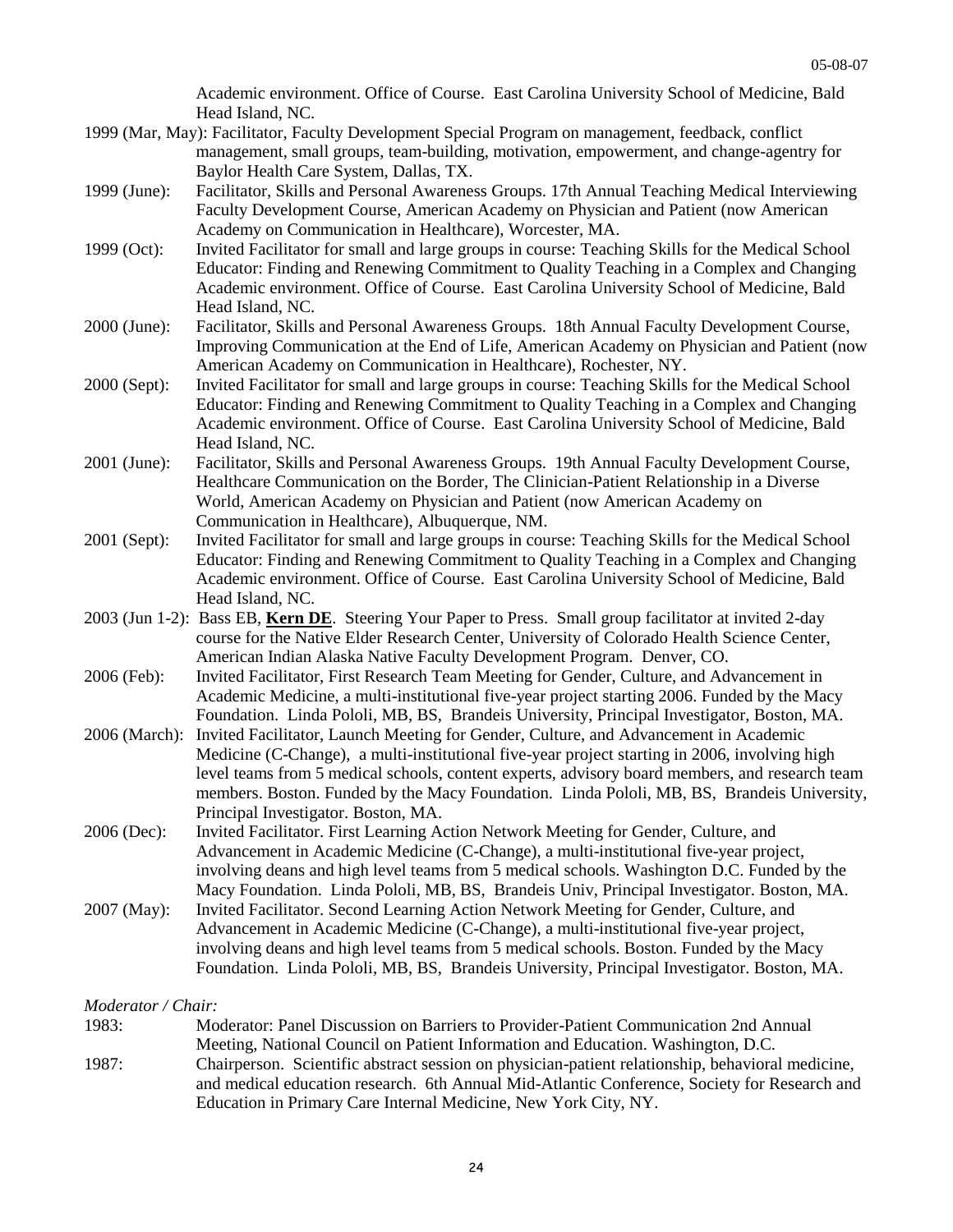- 2005 (May): Invited Moderator, Scientific Abstract Session on Medical Education Research, 28th Annual Meeting, Society of General Internal Medicine, New Orleans, LA.
- 2005 (Apr): Abstract Selection Committee, Medical Ethics and Humanities, 29th Annual Meeting, Society of General Internal Medicine, Los Angeles, CA.
- 2006 (Oct) Chair, Abstract Selection Committee, Medical Education and Teaching, American Academy on Communication in Healthcare (formerly American Academy on Physician and Patient) 2006 Research and Teaching Forum, Atlanta, Georgia.

#### *Mentoring Programs:*

1995-2007: Invited Mentor, One-on-One Mentoring Programs (see above), annual national meetings of the Society of General Internal Medicine: May, 1995; May, 1996; May, 1997; April, 1998; May, 2005; April, 2007.

# *Visiting Professorships:*

- 1997 (Nov): Visiting Professor, Divisions of General Internal Medicine and Primary Care. University of Medicine and Dentistry of New Jersey - Robert Wood Johnson Medical School, New Brunswick, NJ.
- 2004 (April): Visiting Professor. Program and individual faculty consultations and invited talk, Scholarly Productivity in Medical Education, to the Divisions of General Internal Medicine, University of Missouri, Kansas City, and University of Kansas, Kansas City.
- 2005 (Jan): Visiting Professor. Keynote speaker and workshop (see above). New York Medical College Department of Medicine faculty development retreat, St. Vincent's Medical Center, Manhattan.
- 2005 (May 6-7): Visiting Professor. Medical Rounds and Invited Talk (see above). St. Luke's International Hospital, Tokyo, JAPAN.
- 2006 (Oct) Visiting Professor. Grand Rounds and workshop (see abiove). Division of General Internal Medicine, New York University.
- 2007 (Jan) Visiting Professor, Milton S. Hershey Medical Center, Penn State College of Medicine Faculty Development Program.

#### *Abstract Presentations:*

- 1. 1986: Kern DE, Barker LR, Friedman A, Bonner T. Changes in resident recording and provision of primary care during four years of chart keeping. Paper presented at 5th Annual Mid-Atlantic Conference, Society for Research and Education in Primary Care Internal Medicine, Philadelphia, PA.
- 2. 1986: Barker LR, Starfield B, Gross R, Kern D, Levine D, Fishelman P. Recognition of clinical information and coordination of care by internal medicine residents. Paper presented at 5th Annual Mid-Atlantic Conference, Society for Research and Education in Primary Care Internal Medicine, Philadelphia, PA.
- 3. 1988 (May): Barker LR, Howard DM, Kern DE, Williamson PW. Faculty Development Program Interim Report, National Meeting, Society of General Internal Medicine (SGIM), Arlington, VA.
- 4. 1989 (Feb): Gayed NM, Kern DE\*. A Formula for Predicting Pretest Probability: Application to Creatine Kinase for Diagnosis of Myocardial Infarction. Paper presented at 8th Annual Mid-Atlantic Meeting, Society of General Internal Medicine, Baltimore, MD.
- 5. 1989 (Feb): Kern DE, Harris WL, Boekeloo BO, Barker LR. Use of an Outpatient Medical Record Audit to Achieve Educational Objectives: Changes in Residents' Performance over Six Years. Paper presented at 8th Annual Mid-Atlantic Meeting, Society of General Internal Medicine, Baltimore, MD.
- 6. 1991 (Oct): Howard DM, Bass EB, Kern DE, Kolodner KB. Evaluation of a Faculty Development Program on Curricular Innovation Three Year Interim Results. Paper presented at Sixth Biennial Symposium for Teaching Internal Medicine, Chicago, IL.
- 2. 1992 (March): Howard DM, Barker LR, Kern DE, Kolodner KB. Teaching skills modules as part of an on-site longitudinal and faculty development program to train full-time and part-time faculty: four year evaluation results. Paper presented at meeting of the Association of Program Directors in Internal Medicine (APDIM), San Diego, CA.
- 3. 1992 (April): Bass EB, Howard DM, Kern DE\*. Value of a one-day workshop on curriculum development. Poster presentation at 15th Annual Meeting, Society of General Internal Medicine, Washington, DC.
- 4. 1992 (April): Howard DM, Bass EB, Kern DE, Kolodner KB. Controlled evaluation of a program in curriculum development for general internal medicine faculty and fellows. Poster presentation at 15th Annual Meeting, Society of General Internal Medicine, Washington, DC.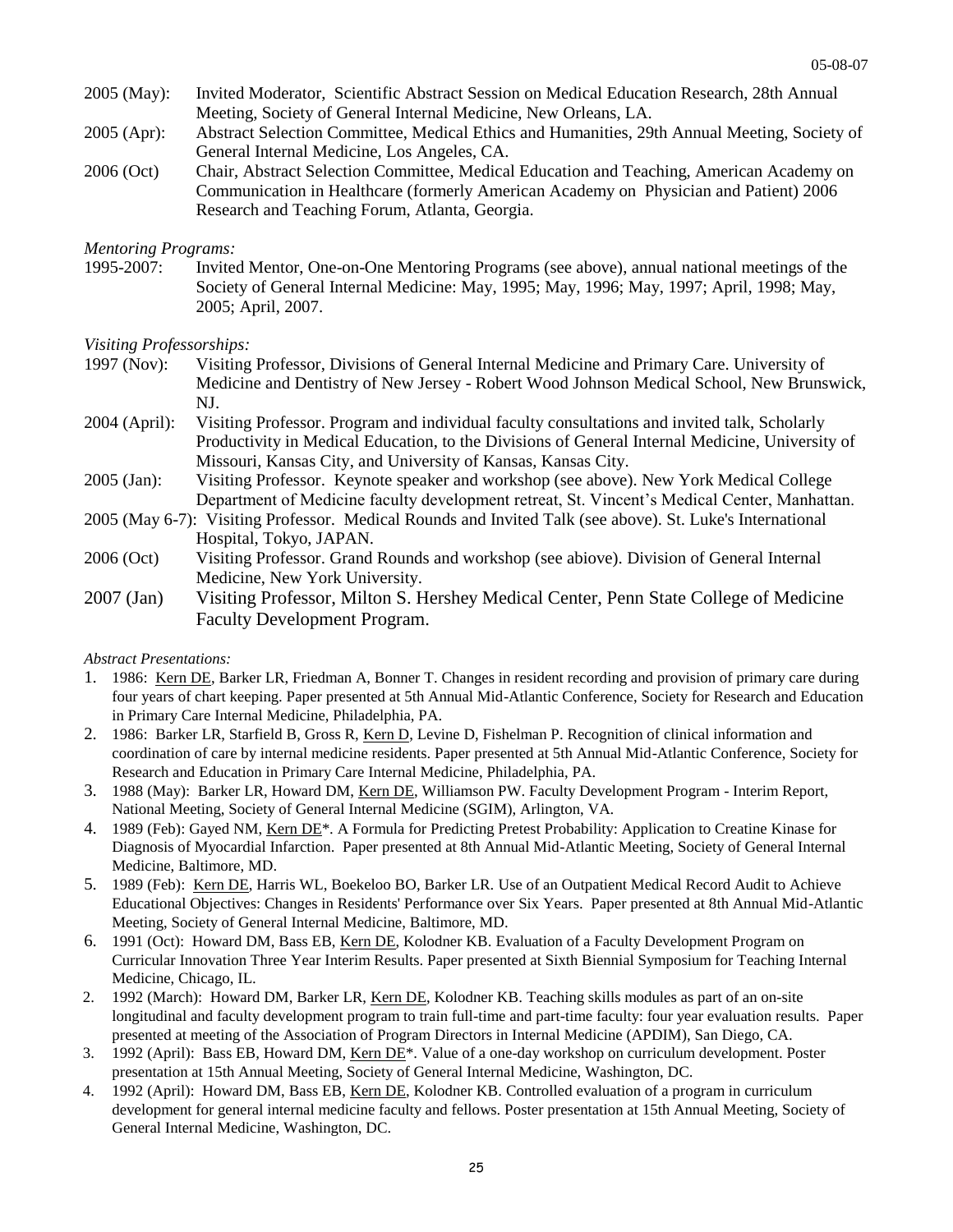- 5. 1992 (April): Howard DM, Barker LR, Kern DE, Kolodner KB. Evaluation of teaching skills modules for general internal medicine faculty and fellows: outcomes on knowledge, skills, and satisfaction. Poster presentation at 15th Annual Meeting, Society of General Internal Medicine, Washington, DC.
- 6. 1994 (March): Hemani AG, Bass EB, Powe NR, McCauley J, Kern DE<sup>\*</sup>. Factors influencing test ordering by primary care physicians. Abstract presentation at 13th Mid-Atlantic Regional Conference, Society of General Internal Medicine, Philadelphia, PA.
- 7. 1994 (April): McCauley J, Kern DE<sup>\*</sup>, Dill L, Kolodner K, Schroeder A, DeChant H, Ryden J, Bass EB, DeRogatis L. Clinical characteristics of domestic violence victims in four internal medicine practices. Poster presentation at 17th Annual Meeting, Society of General Internal Medicine, Washington, D.C.
- 8. 1994 (Sept): Ford DE, McCauley JM, Kern DE. Association of primary care patients and physician ratings concerning whether a mental health evaluation was completed. NIMH Primary Care Conference, Washington, D.C.
- 9. 1995: Barker LR, Kern DE. Focused training in documentation skills for primary care. Poster presentation at AMEE Conference, Zaragoza, Spain.
- 10. 1997 (May): Howard DH, Kern DE, Barker RB, Roter DL, Larson SM, Kolodner KB. Evaluation of a feedback program for general internal medicine faculty and fellows: outcomes on videotaped skills. Abstract presentation. 20th Annual Meeting, Society of General Internal Medicine, Washington, D.C.
- 11. 1997 (May): McCauley J, Kern DE<sup>\*</sup>, Kolodner, Bass EB. Physical and psychological problems in women experiencing low severity violence. Abstract presentation, 20th Annual Meeting, Society of General Internal Medicine, Washington, D.C.
- 12. 1997 (May): Wright SW, Kern DE\*, Kolodner KB, Howard DH, Brancati F. Attributes of excellent role models: a casecontrol study. Abstract presentation, 20th Annual Meeting, Society of General Internal Medicine, Washington, D.C.
- 13. 2000 (May): Houston T, Clark JM, Kern D<sup>\*</sup>, Alguire P, Boulware D, Bowen J, Branch W, Ferenchick G, Kahn R, Horwitz R. Faculty development in ambulatory teaching: results from a national conference. Poster abstract presentation at 23rd Annual Meeting, Society of General Internal Medicine, Boston, MA.
- 14. 2000(Sept): Kern DE, Wright SW, Carrese JA, Lipkin Jr. M, Simmons JM, Novack DH, Kalet A, Frankel R. Personal growth in medical faculty: a qualitative study. Poster presentation at the International Conference on Health  $\&$ Communication for Health Professionals, Educators, and Researchers, Barcelona, Spain, September 2000.
- 15. 2001 (May): Kern DE, Wright SW, Carrese JA, Lipkin Jr. M, Simmons JM, Novack DH, Kalet A, Frankel R. Personal growth in medical faculty: a qualitative study. Poster presentation at the 24th Annual Meeting, Society of General Internal Medicine, San Diego, CA.
- 16. 2001 (May): Clark JM, Houston TK, Kern DE\*. Faculty development for teaching skills in U.S. teaching hospitals. Oral abstract presentation at the 24th Annual Meeting, Society of General Internal Medicine, San Diego, CA.
- 17. 2002 (May): Levine RB, Jenckes MW, Clark JM, Houston TK, Branch WT, Kern DE\*. Barriers and Facilitators to Faculty Development in US Teaching Hospitals. Poster presentation at the 25th Annual Meeting, Society of General Internal Medicine, Atlanta, GA.
- 18. Phillips C, Wright SM, Kern DE, Singa RM, Shepperd S, Rubin HR. Improving hospital discharge for elderly patients with CHF. Poster presentation at  $26<sup>th</sup>$  Annual Meeting, Society of General Internal Medicine, Vancouver, BC.
- 19. Phillips C, Wright SM, Kern DE, Singa RM, Shepperd S, Rubin HR. Does comprehensive discharge planning reduce early readmission for acutely hospitalized patients with chronic medical conditions. Oral presentation at 26<sup>th</sup> Annual Meeting, Society of General Internal Medicine, Vancouver, BC.
- 20. Levine R, Beasley B, Bensinger L, Brady D, Gress T, Haidet P, Hughes J, Marwaha A, Nelson J, Kern D, Wright SM. Looking for evidence of personal growth during internship. Poster presentation at  $26<sup>th</sup>$  Annual Meeting, Society of General Internal Medicine, Vancouver, BC.
- 21. 2004 (May): Knight A, Cole KA, Kern DE, Barker LR, Wright SM. Long-term follow up of a longitudinal faculty development program in teaching skills. Oral abstract presentation at 27th Annual Meeting, Society of General Internal Medicine, Chicago, IL.
- 22. 2004 (May): Wright SM, Levine R, Beasley B, Brady D, Caccamese S, Gress T, Haidet P, Marwaha A, Kern D.\* Personal growth during residency. Poster presentation at 27th Annual Meeting, Society of General Internal Medicine, Chicago, IL.
- 23. 2004 (May): Price EG, Gozu A, Powe NR, Kern DE, Wand GS, Golden S, Cooper LA. The role of cultural diversity climate in recruitment, promotion, and retention of faculty in academic medicine. Oral abstract presentation at 27th Annual Meeting, Society of General Internal Medicine, Chicago, IL.
- 24. 2005 (May): Reed DA, Levine RB, Kern DE, Wright SM. Funding medical education research. Oral abstract presentation, plenary session, at 28th Annual Meeting, Society of General Internal Medicine, New Orleans, LA.
- 25. 2006 (April): Gozu A, Windish DM, Knight AM, Thomas PA, Bass EB, Kern DE<sup>\*</sup>. Long term impact of a longitudinal program in curriculum development: a case control study. Poster presentation at 29th Annual Meeting, Society of General Internal Medicine, Los Angeles, CA.